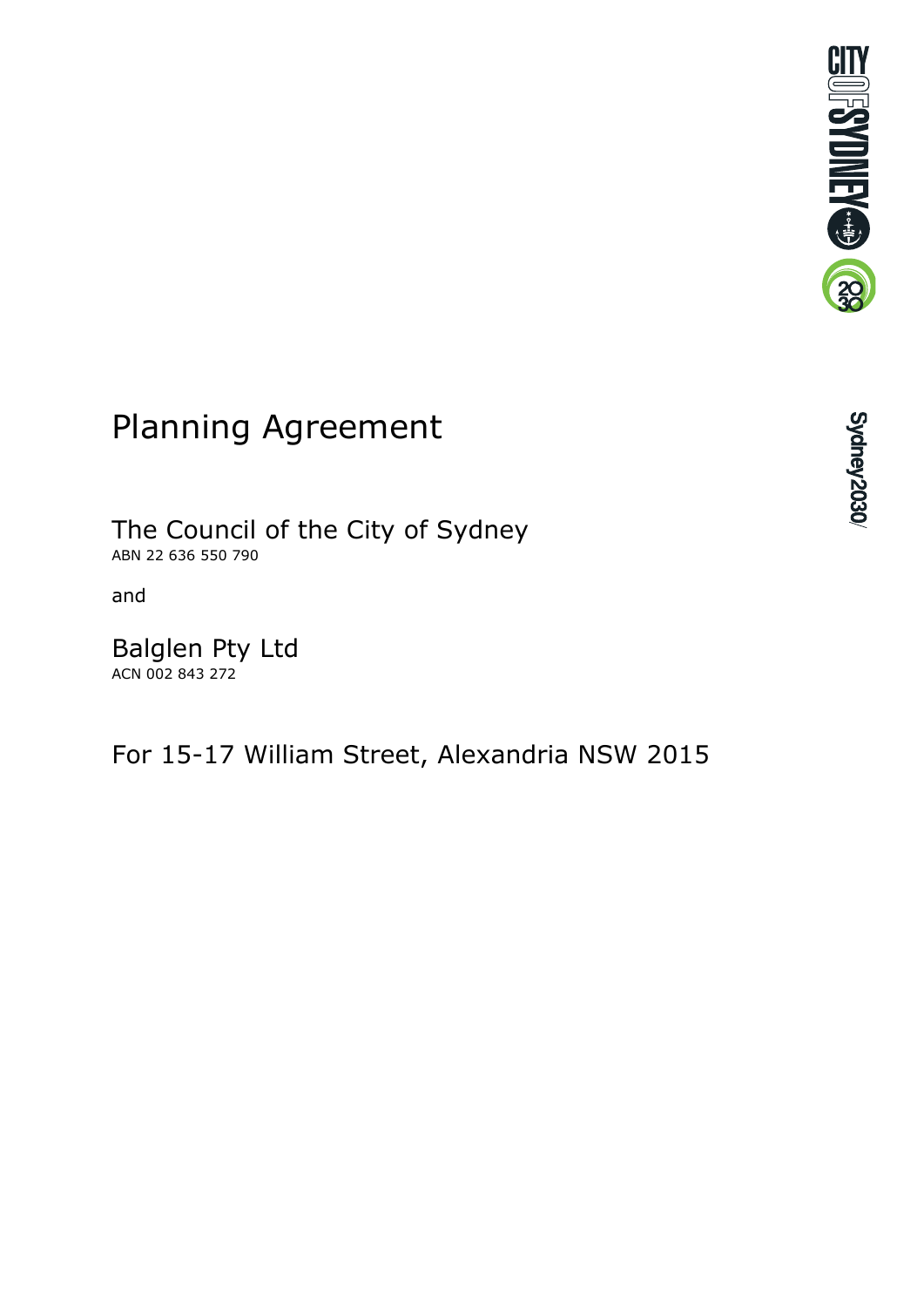## **CONTENTS**

| <b>CLAUSE</b>  |                                              | Р                                                       |  |  |
|----------------|----------------------------------------------|---------------------------------------------------------|--|--|
| $\mathbf{1}$ . |                                              |                                                         |  |  |
|                | 1.1<br>1.2                                   |                                                         |  |  |
| 2.             |                                              |                                                         |  |  |
|                | 2.1<br>2.2<br>2.3<br>2.4<br>2.5              |                                                         |  |  |
| 3.             |                                              |                                                         |  |  |
|                | 3.1                                          |                                                         |  |  |
| 4.             |                                              |                                                         |  |  |
|                | 4.1<br>4.2                                   |                                                         |  |  |
| 5.             |                                              |                                                         |  |  |
|                | 5.1                                          |                                                         |  |  |
| 6.             |                                              |                                                         |  |  |
| 7.             |                                              |                                                         |  |  |
|                | 7.1<br>7.2<br>7.3<br>7.4<br>7.5              |                                                         |  |  |
| 8.             |                                              |                                                         |  |  |
|                | 8.1<br>8.2<br>8.3                            |                                                         |  |  |
| 9.             |                                              |                                                         |  |  |
|                | 9.1                                          |                                                         |  |  |
| 10.            |                                              |                                                         |  |  |
| 11.            |                                              |                                                         |  |  |
|                | 11.1<br>11.2<br>11.3<br>11.4<br>11.5<br>11.6 | Receiving party's return or destruction of documents 12 |  |  |
| 12.            |                                              |                                                         |  |  |
| 13.            |                                              |                                                         |  |  |
|                | 13.1<br>13.2<br>13.3<br>13.4                 |                                                         |  |  |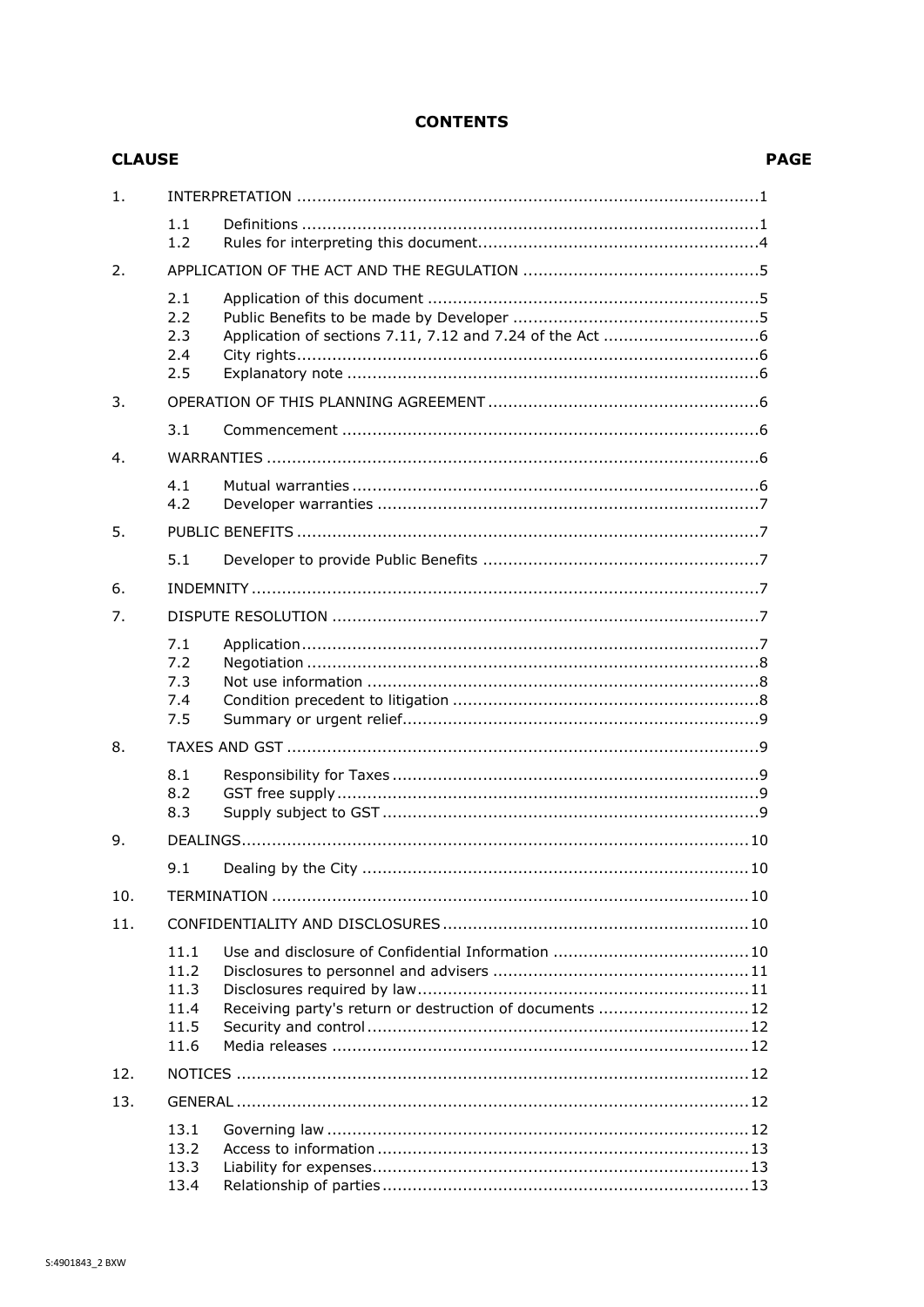|                  | 13.5  |  |  |
|------------------|-------|--|--|
|                  | 13.6  |  |  |
|                  | 13.7  |  |  |
|                  | 13.8  |  |  |
|                  | 13.9  |  |  |
|                  | 13.10 |  |  |
|                  | 13.11 |  |  |
|                  | 13.12 |  |  |
|                  | 13.13 |  |  |
|                  | 13.14 |  |  |
|                  |       |  |  |
| 1 <sub>1</sub>   |       |  |  |
| $\overline{2}$ . |       |  |  |
|                  | 2.1   |  |  |
|                  | 2.2   |  |  |
|                  | 2.3   |  |  |
|                  | 2.4   |  |  |
| - - - -          |       |  |  |

## **Schedules**

| $2^{\sim}$  |  |
|-------------|--|
| $3^{\circ}$ |  |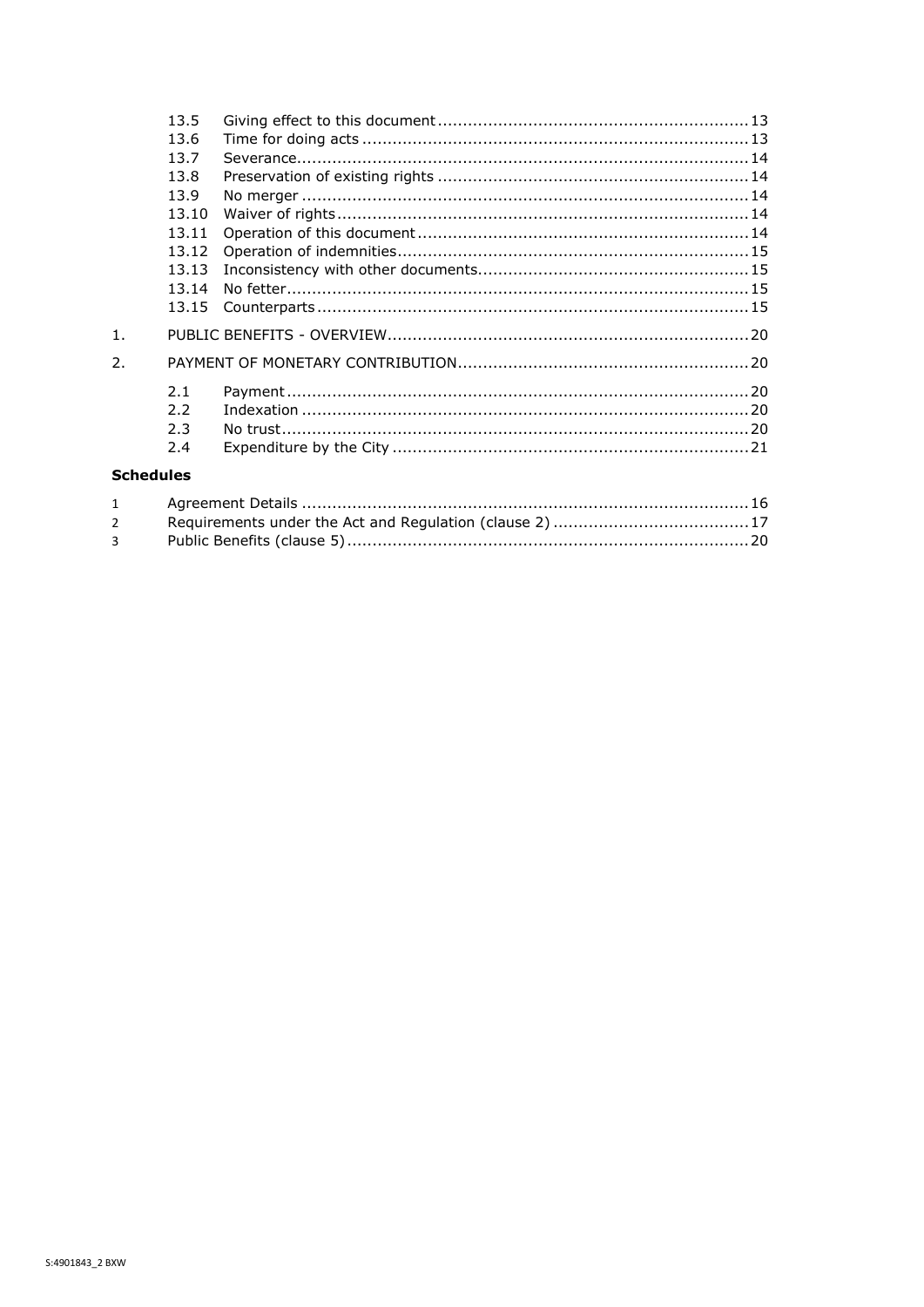#### **THIS PLANNING AGREEMENT** is made on 2021.

#### **BETWEEN:**

- (1) **The Council of the City of Sydney ABN 22 636 550 790** of Town Hall House, 456 Kent Street, SYDNEY NSW 2000 (the **City**); and
- (2) **Balglen Pty Ltd ACN 002 843 272** c/- Camphin Boston, Level 5, 179 Elizabeth Street, Sydney NSW 2000 (the **Developer**).

## **BACKGROUND**

- (A) The Developer is the owner of the Land and intends to undertake the Development on the Land.
- (B) The Developer has offered to enter into this document with the City to provide the Public Benefits on the terms of this document.

## **THE PARTIES AGREE AS FOLLOWS:**

#### <span id="page-3-0"></span>1. **INTERPRETATION**

#### <span id="page-3-1"></span>1.1 **Definitions**

The following definitions apply in this document.

**Act** means the *Environmental Planning and Assessment Act 1979* (NSW).

**Attributed Value** means the value the City and the Developer agree is to be attributed to each element of the Public Benefits as at the date of this document, as set out in clause [1](#page-22-0) of [Schedule 3](#page-22-6) of this document.

#### **Authorisation** means:

- (a) an approval, authorisation, consent, declaration, exemption, permit, licence, notarisation or waiver, however it is described, and including any condition attached to it; and
- (b) in relation to anything that could be prohibited or restricted by law if a Government Agency acts in any way within a specified period, the expiry of that period without that action being taken,

including any renewal or amendment.

**Business Day** means a day (other than a Saturday, Sunday or public holiday) on which banks are open for general banking business in Sydney, Australia.

**City's Personal Information** means Personal Information to which the Developer, or any third party engaged by the Developer, has access directly or indirectly in connection with this document, including the Personal Information of any personnel, customer or supplier of the City (other than the Developer).

**City's Policies** means all policies and procedures relevant to the provision of the Public Benefits, as notified by the City in writing to the Developer.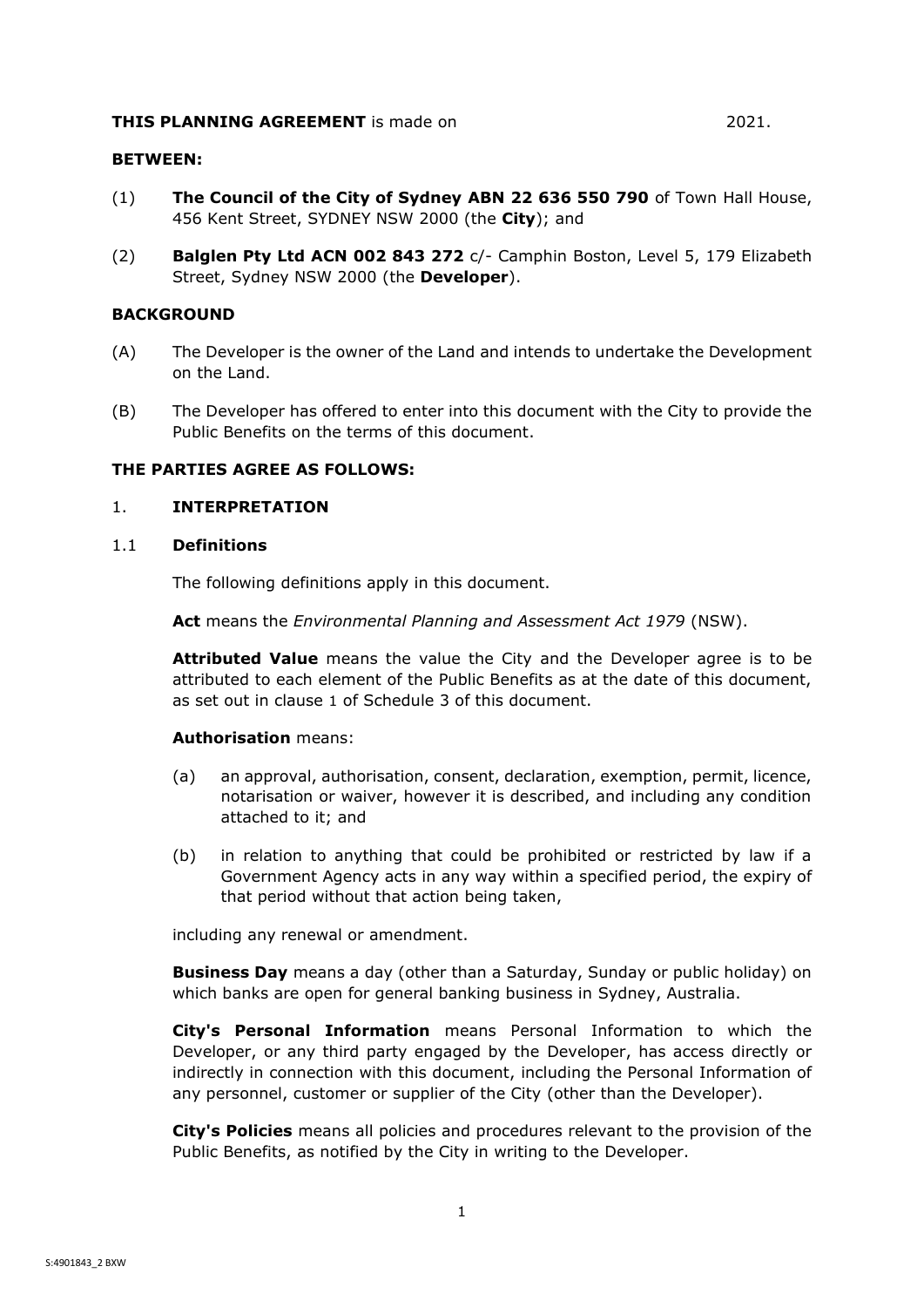**City's Representative** means the person named in Item 3 of [Schedule 1](#page-18-1) or his/her delegate.

**Confidential Information** means:

- (a) information of a party (**disclosing party**) that is:
	- (i) made available by or on behalf of the disclosing party to the other party (**receiving party**), or is otherwise obtained by or on behalf of the receiving party; and
	- (ii) by its nature confidential or the receiving party knows, or ought reasonably to know, is confidential.

Confidential Information may be made available or obtained directly or indirectly, and before, on or after the date of this document.

Confidential Information does not include information that:

- (a) is in or enters the public domain through no fault of the receiving party or any of its officers, employees or agents;
- (b) is or was made available to the receiving party by a person (other than the disclosing party) who is not or was not then under an obligation of confidence to the disclosing party in relation to that information; or
- (c) is or was developed by the receiving party independently of the disclosing party and any of its officers, employees or agents.

**Construction Certificate** has the same meaning as in the Act.

**Corporations Act** means the *Corporations Act 2001* (Cth).

**Dealing** means selling, transferring, assigning, novating, mortgaging, charging, or encumbering and, where appearing, **Deal** has the same meaning.

**Developer's Representative** means the person named in Item 4 of [Schedule 1](#page-18-1) or his/her delegate.

**Development** means the development of the Land by the Developer described at Item 2 of [Schedule 1.](#page-18-1)

**Development Application** means the development application identified in Item 5 of [Schedule 1](#page-18-1) and includes all plans, reports models, photomontages, material boards (as amended supplemented) submitted to the consent authority before the determination of that Development Application.

**Development Consent** means the consent granted to the Development Application for the Development and includes all modifications made under section 4.55 of the Act.

**Dispute** means any dispute or difference between the parties arising out of, relating to or in connection with this document, including any dispute or difference as to the formation, validity, existence or termination of this document.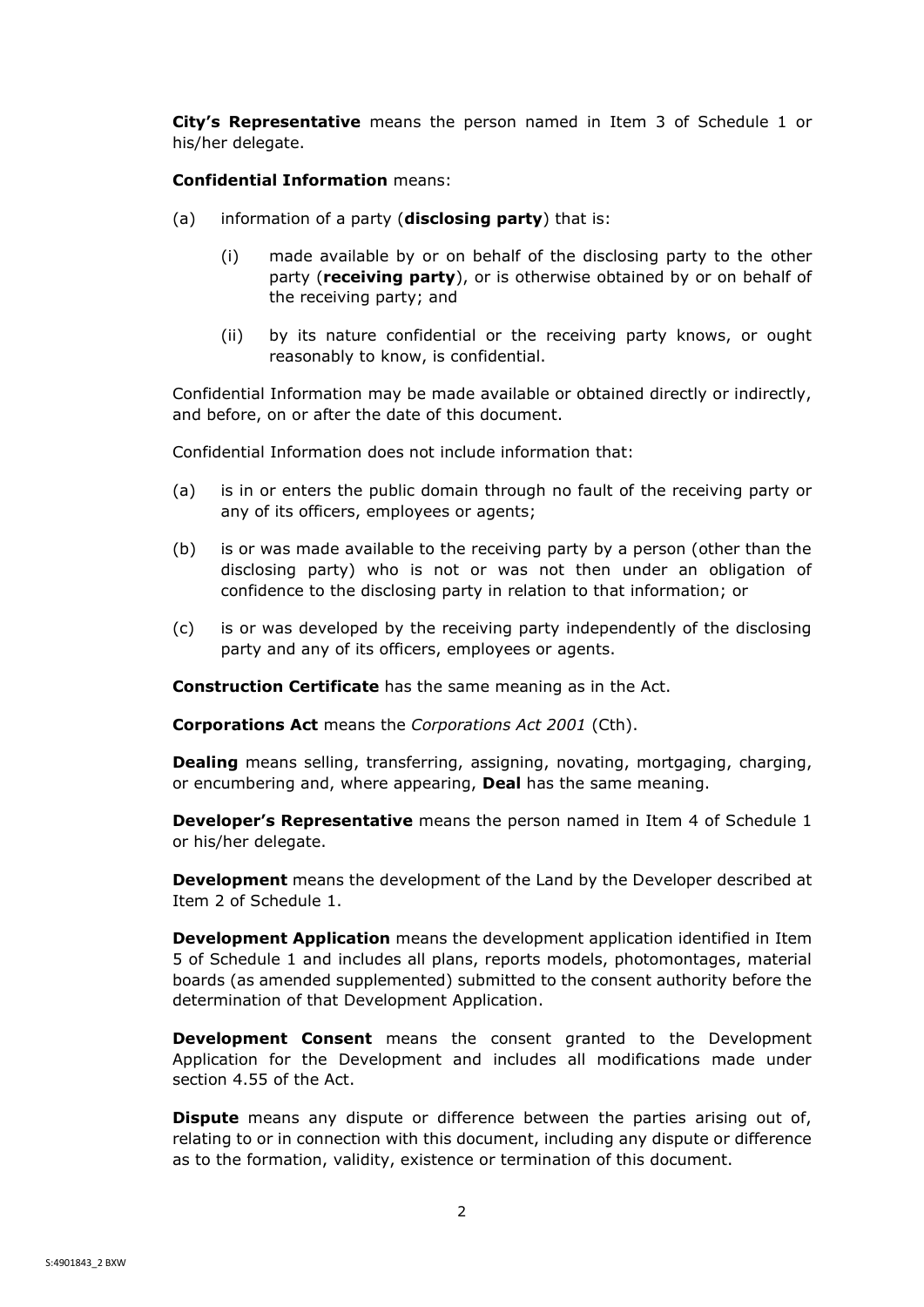**Environmental Laws** means all laws and legislation relating to environmental protection, building, planning, health, safety or work health and safety matters and includes the following:

- (a) the *Work Health and Safety Act 2011* (NSW);
- (b) the *Protection of the Environment Operations Act 1997* (NSW); and
- (c) the *Contaminated Land Management Act 1997* (NSW).

#### **Government Agency** means:

- (a) a government or government department or other body;
- (b) a governmental, semi-governmental or judicial person; or
- (c) a person (whether autonomous or not) who is charged with the administration of a law.

**Gross Floor Area** has the meaning given to that term in the *Sydney Local Environment Plan* in effect at the date of this document.

**GST** means the same as in the GST Act.

**GST Act** means *A New Tax System (Goods and Services Tax) Act 1999* (Cth).

**Index Number** means the Consumer Price Index (Sydney all groups) published by the Australian Bureau of Statistics from time to time.

## **Insolvency Event** means:

- (a) having a controller, receiver, manager, administrator, provisional liquidator, liquidator or analogous person appointed;
- (b) an application being made to a court for an order to appoint a controller, provisional liquidator, trustee for creditors or in bankruptcy or analogous person to the person or any of the person's property
- (c) the person being taken under section 459F(1) of the Corporations Act to have failed to comply with a statutory demand;
- (d) an application being made to a court for an order for its winding up;
- (e) an order being made, or the person passing a resolution, for its winding up;
- (f) the person:
	- (i) suspending payment of its debts, ceasing (or threatening to cease) to carry on all or a material part of its business, stating that it is unable to pay its debts or being or becoming otherwise insolvent; or
	- (ii) being unable to pay its debts or otherwise insolvent;
- (g) the person taking any step toward entering into a compromise or arrangement with, or assignment for the benefit of, any of its members or creditors;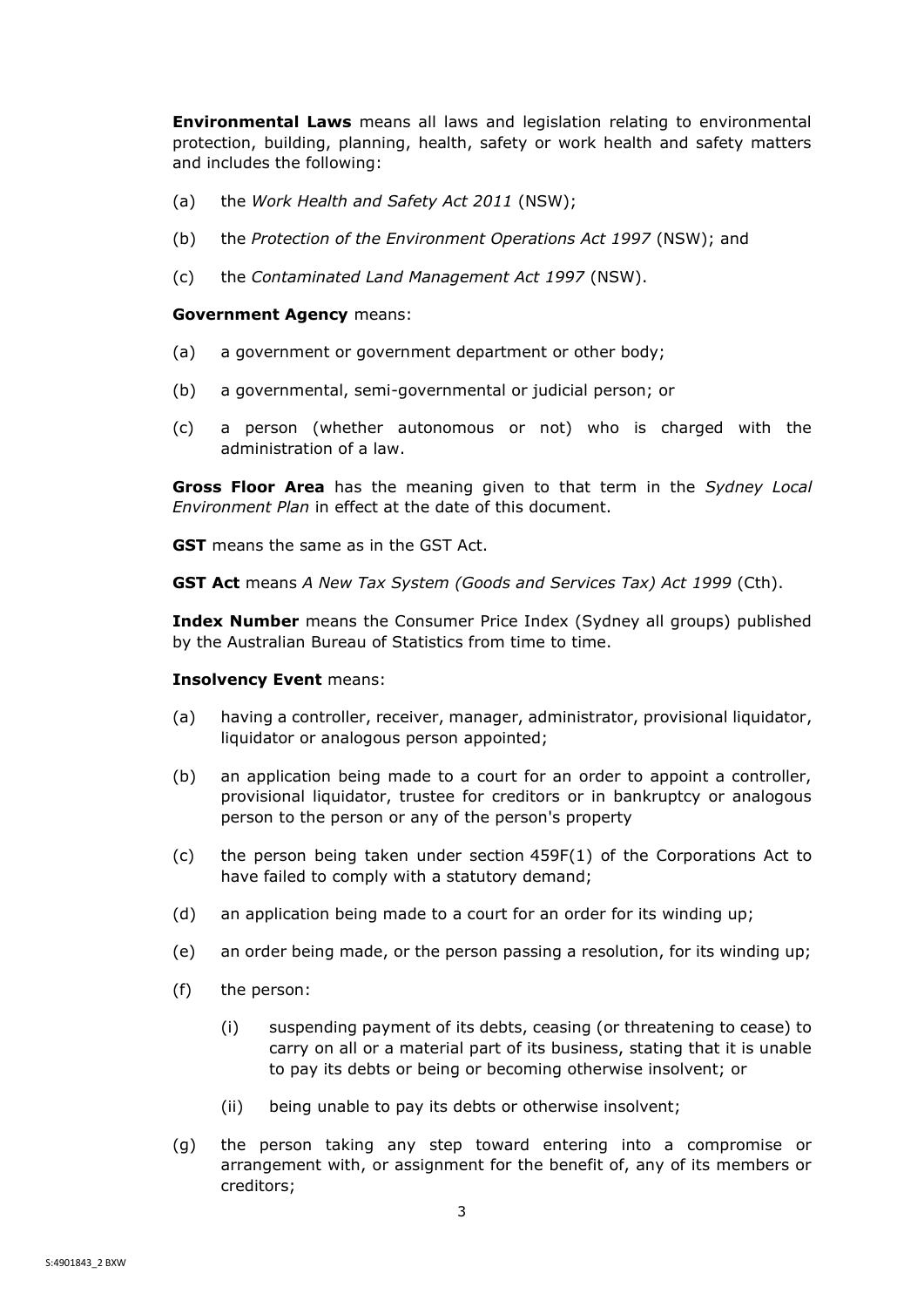- (h) a court or other authority enforcing any judgment or order against the person for the payment of money or the recovery of any property; or
- (i) any analogous event under the laws of any applicable jurisdiction,

unless this takes place as part of a solvent reconstruction, amalgamation, merger or consolidation that has been approved by the other party.

**Land** means the land described in Item 1 of Schedule 1 of this document.

**Laws** means all applicable laws, regulations, industry codes and standards, including all Environmental Laws.

**Monetary Contribution** means that part of the Public Benefits described as "Monetary Contribution" in clause 1 of Schedule 3 to be paid by the Developer to the City in accordance with this document.

**Personal Information** has the meaning set out in the *Privacy Act 1988* (Cth).

**Personnel** means the Developer's officers, employees, agents, contractors or subcontractors.

**Privacy Laws** means the *Privacy Act 1988* (Cth), the *Privacy and Personal Information Protection Act 1998* (NSW), the *Spam Act 2003* (Cth), the *Do Not Call Register Act 2006* (Cth) and any other applicable legislation, principles, industry codes and policies relating to the handling of Personal Information.

**Public Benefits** means the provision of benefits to the community by the Developer in the form and at the times specified in [Schedule 3.](#page-22-6)

**Regulation** means the *Environmental Planning and Assessment Regulation 2000*  (NSW).

**Tax** means a tax, levy, duty, rate, charge, deduction or withholding, however it is described, that is imposed by law or by a Government Agency, together with any related interest, penalty, fine or other charge.

## <span id="page-6-0"></span>1.2 **Rules for interpreting this document**

Headings are for convenience only, and do not affect interpretation. The following rules also apply in interpreting this document, except where the context makes it clear that a rule is not intended to apply.

- (a) A reference to:
	- (i) a legislative provision or legislation (including subordinate legislation) is to that provision or legislation as amended, re-enacted or replaced, and includes any subordinate legislation issued under it;
	- (ii) a document (including this document) or agreement, or a provision of a document (including this document) or agreement, is to that document, agreement or provision as amended, supplemented, replaced or novated;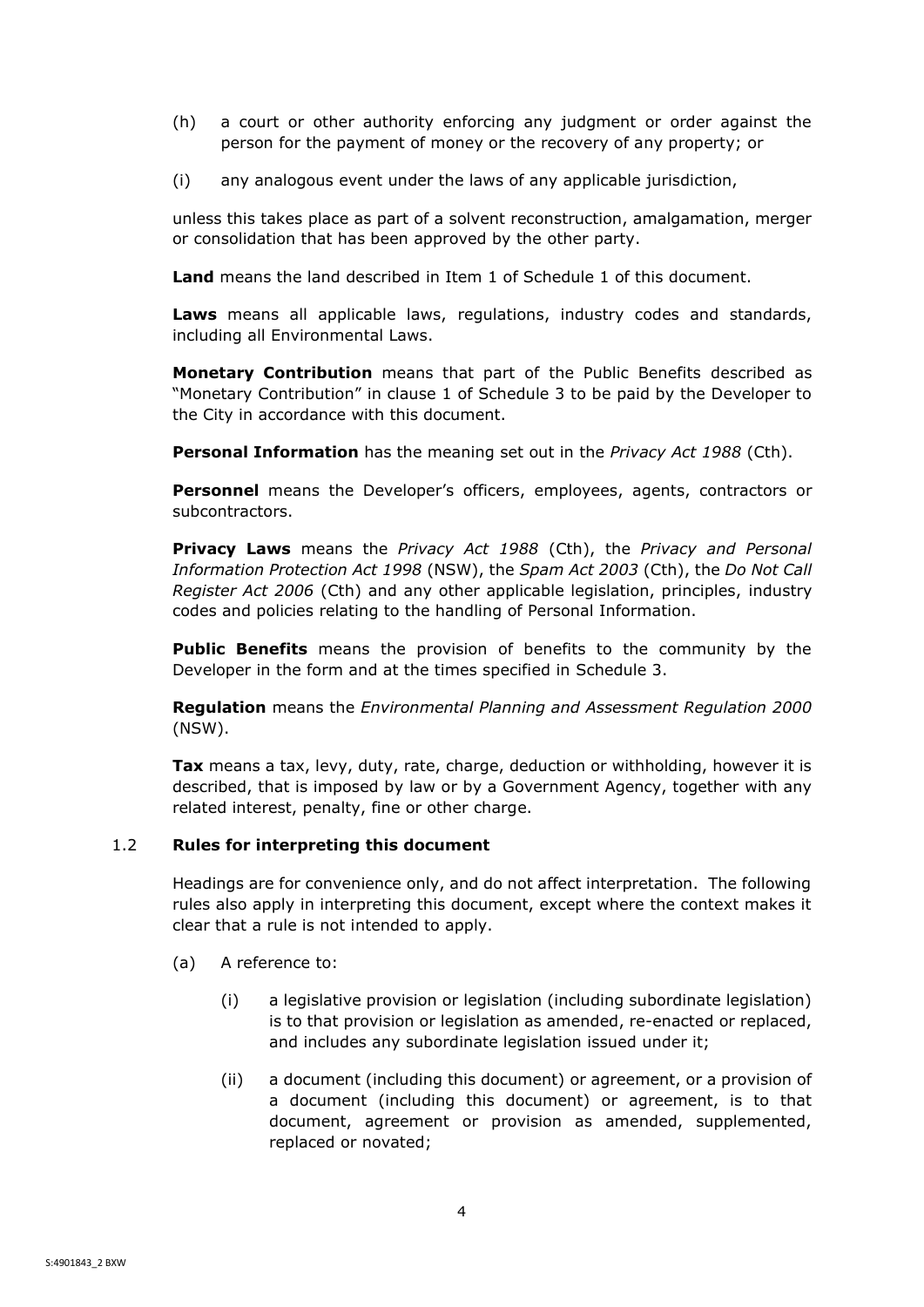- (iii) a party to this document or to any other document or agreement includes a permitted substitute or a permitted assign of that party;
- (iv) a person includes any type of entity or body of persons, whether or not it is incorporated or has a separate legal identity, and any executor, administrator or successor in law of the person; and
- (v) anything (including a right, obligation or concept) includes each part of it.
- (b) A singular word includes the plural, and vice versa.
- (c) A word which suggests one gender includes the other genders.
- (d) If a word or phrase is defined, any other grammatical form of that word or phrase has a corresponding meaning.
- (e) If an example is given of anything (including a right, obligation or concept), such as by saying it includes something else, the example does not limit the scope of that thing.
- (f) A reference to **including** means "including, without limitation".
- (g) A reference to **dollars** or **\$** is to an amount in Australian currency.
- (h) A reference to **this document** includes the agreement recorded by this document.
- (i) Words defined in the GST Act have the same meaning in clauses about GST.
- (j) This document is not to be interpreted against the interests of a party merely because that party proposed this document or some provision in it or because that party relies on a provision of this document to protect itself.

## <span id="page-7-0"></span>2. **APPLICATION OF THE ACT AND THE REGULATION**

#### <span id="page-7-1"></span>2.1 **Application of this document**

This document is a planning agreement within the meaning of section 7.4 of the Act and applies to:

- (a) the Land; and
- (b) the Development.

#### <span id="page-7-2"></span>2.2 **Public Benefits to be made by Developer**

Clause [5](#page-9-1) and [Schedule 3](#page-22-6) set out the details of the:

- (a) Public Benefits to be delivered by the Developer;
- (b) time or times by which the Developer must deliver the Public Benefits; and
- (c) manner in which the Developer must deliver the Public Benefits.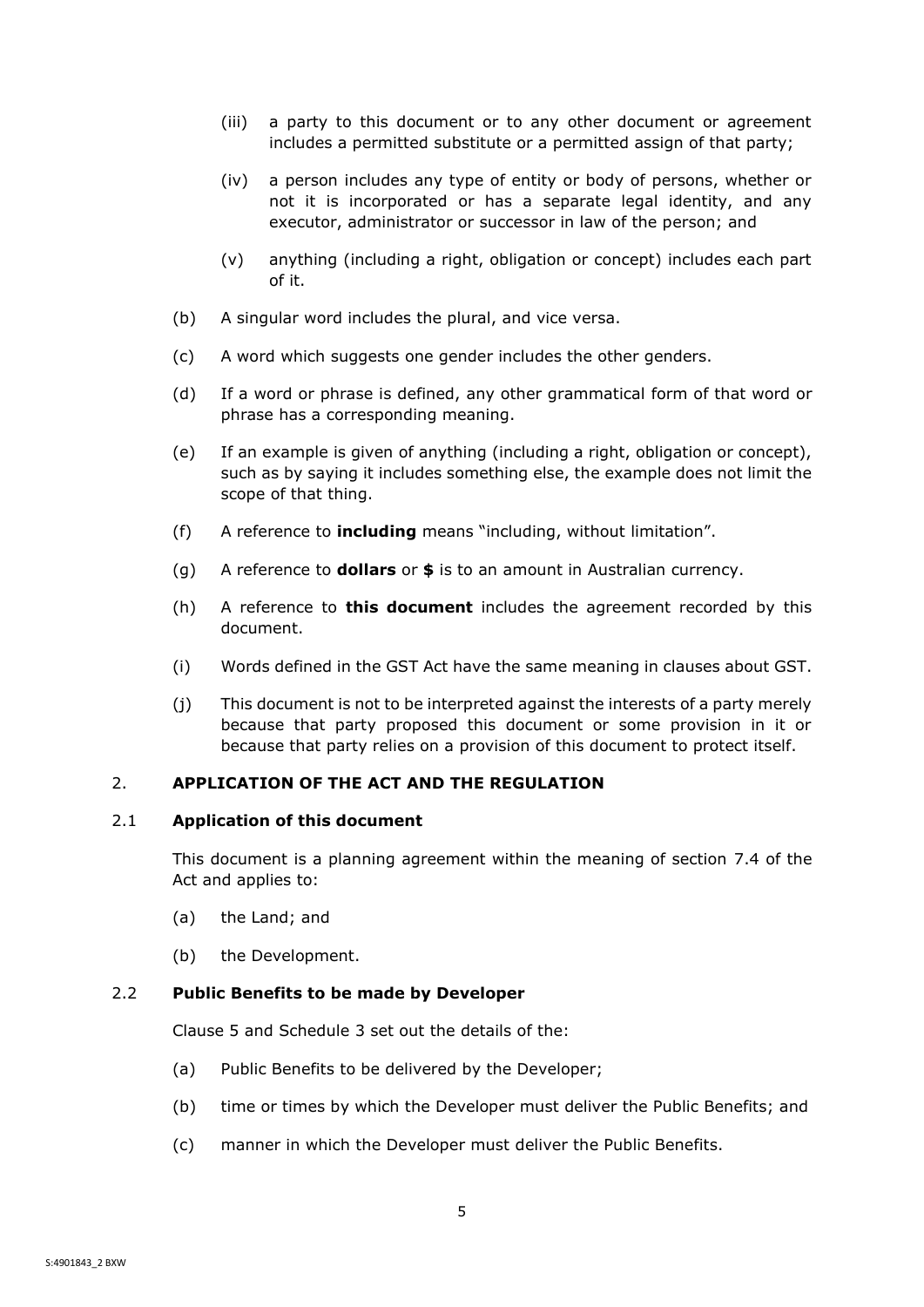## <span id="page-8-0"></span>2.3 **Application of sections 7.11, 7.12 and 7.24 of the Act**

The application of sections 7.11, 7.12 and 7.24 of the Act are excluded to the extent set out in Items [5](#page-20-0) and [6](#page-20-1) of [Schedule 2](#page-19-1) to this document.

## <span id="page-8-1"></span>2.4 **City rights**

This document does not impose an obligation on the City to:

- (a) grant Development Consent for the Development; or
- (b) exercise any function under the Act in relation to a change to an environmental planning instrument, including the making or revocation of an environmental planning instrument.

## <span id="page-8-2"></span>2.5 **Explanatory note**

The explanatory note prepared in accordance with clause 25E of the Regulation must not be used to assist in construing this document.

## <span id="page-8-3"></span>3. **OPERATION OF THIS PLANNING AGREEMENT**

#### <span id="page-8-4"></span>3.1 **Commencement**

This document will commence on the date of execution of this document by all parties to this document.

## <span id="page-8-5"></span>4. **WARRANTIES**

## <span id="page-8-6"></span>4.1 **Mutual warranties**

Each party represents and warrants that:

- (a) (**power**) it has full legal capacity and power to enter into this document and to carry out the transactions that it contemplates;
- (b) (**corporate authority**) it has taken all corporate action that is necessary or desirable to authorise its entry into this document and to carry out the transactions contemplated;
- (c) (**Authorisations**) it holds each Authorisation that is necessary or desirable to:
	- (i) enable it to properly execute this document and to carry out the transactions that it contemplates;
	- (ii) ensure that this document is legal, valid, binding and admissible in evidence; or
	- (iii) enable it to properly carry on its business as it is now being conducted,

and it is complying with any conditions to which any of these Authorisations is subject;

(d) (**documents effective**) this document constitutes its legal, valid and binding obligations, enforceable against it in accordance with its terms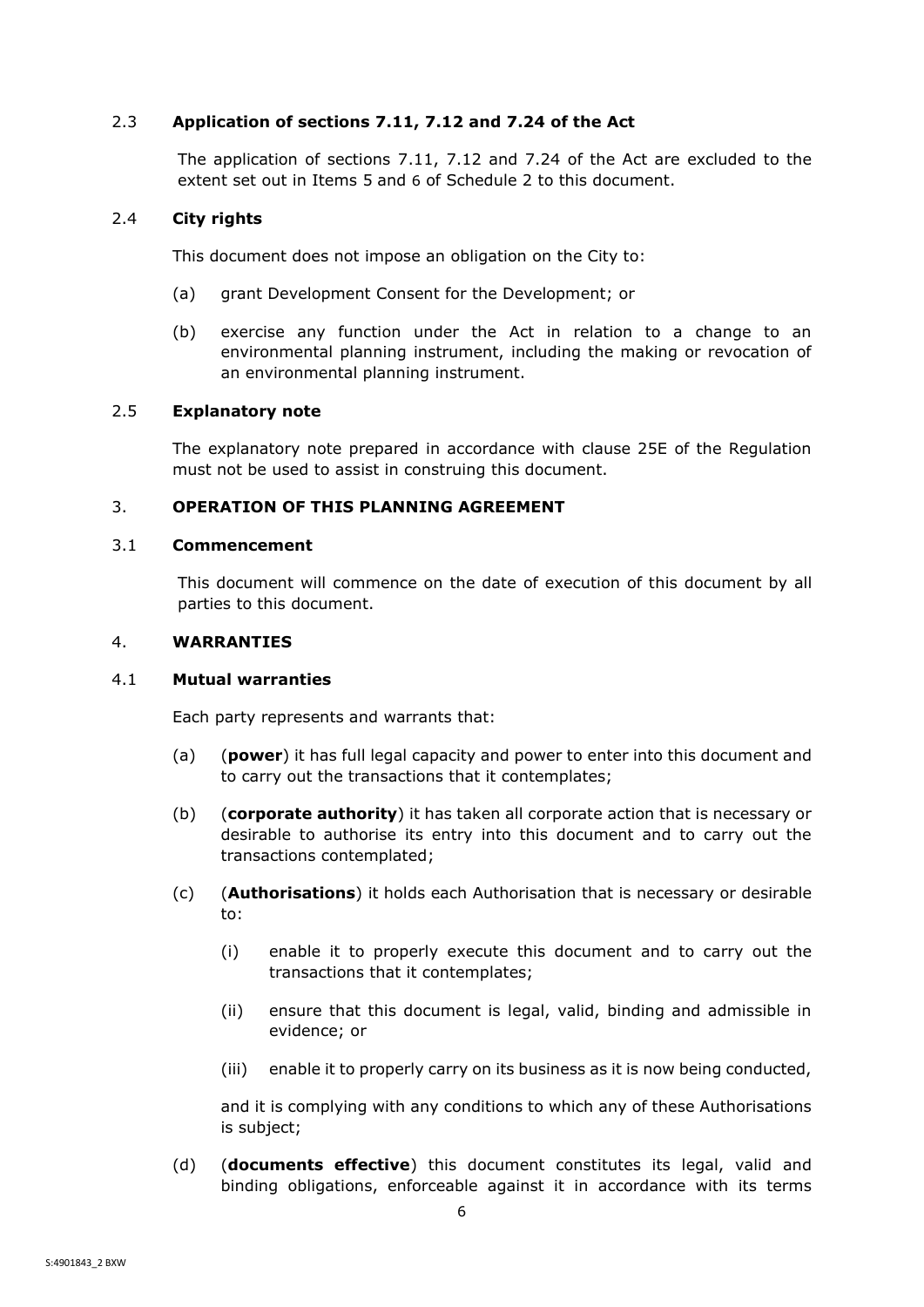(except to the extent limited by equitable principles and laws affecting creditors' rights generally), subject to any necessary stamping or registration;

- (e) (**solvency**) there are no reasonable grounds to suspect that it will not be able to pay its debts as and when they become due and payable; and
- (f) (**no controller**) no controller is currently appointed in relation to any of its property, or any property of any of its subsidiaries.

## <span id="page-9-0"></span>4.2 **Developer warranties**

- (a) The Developer warrants to the City that, at the date of this document:
	- (i) it is the registered proprietor of the Land;
	- (ii) it is legally entitled to obtain all consents and approvals that are required by this document and do all things necessary to give effect to this document;
	- (iii) all work performed by the Developer and the Personnel under this document will be performed with due care and skill and to a standard which is equal to or better than that which a well experienced person in the industry would expect to be provided by an organisation of the Developer's size and experience; and
	- (iv) it is not aware of any matter which may materially affect the Developer's ability to perform its obligations under this document.
- (b) The Developer warrants to the City that, prior to commencing delivery of the Public Benefits it will have obtained all Authorisations and insurances required under any Law to carry out its obligations under this document.

## <span id="page-9-1"></span>5. **PUBLIC BENEFITS**

## <span id="page-9-2"></span>5.1 **Developer to provide Public Benefits**

The Developer must, at its cost and risk, provide the Public Benefits to the City in accordance with this document.

## <span id="page-9-3"></span>6. **INDEMNITY**

The Developer indemnifies the City against all damage, expense, loss or liability of any nature suffered or incurred by the City arising from any act or omission by the Developer (or any Personnel) in connection with the performance of the Developer's obligations under this document, except where the damage, expense, loss or liability suffered or incurred is caused by, or contributed to by, any wilful or negligent act or omission of the City (or any person engaged by the City).

## <span id="page-9-4"></span>7. **DISPUTE RESOLUTION**

## <span id="page-9-5"></span>7.1 **Application**

Any Dispute must be determined in accordance with the procedure in this clause [7.](#page-9-4)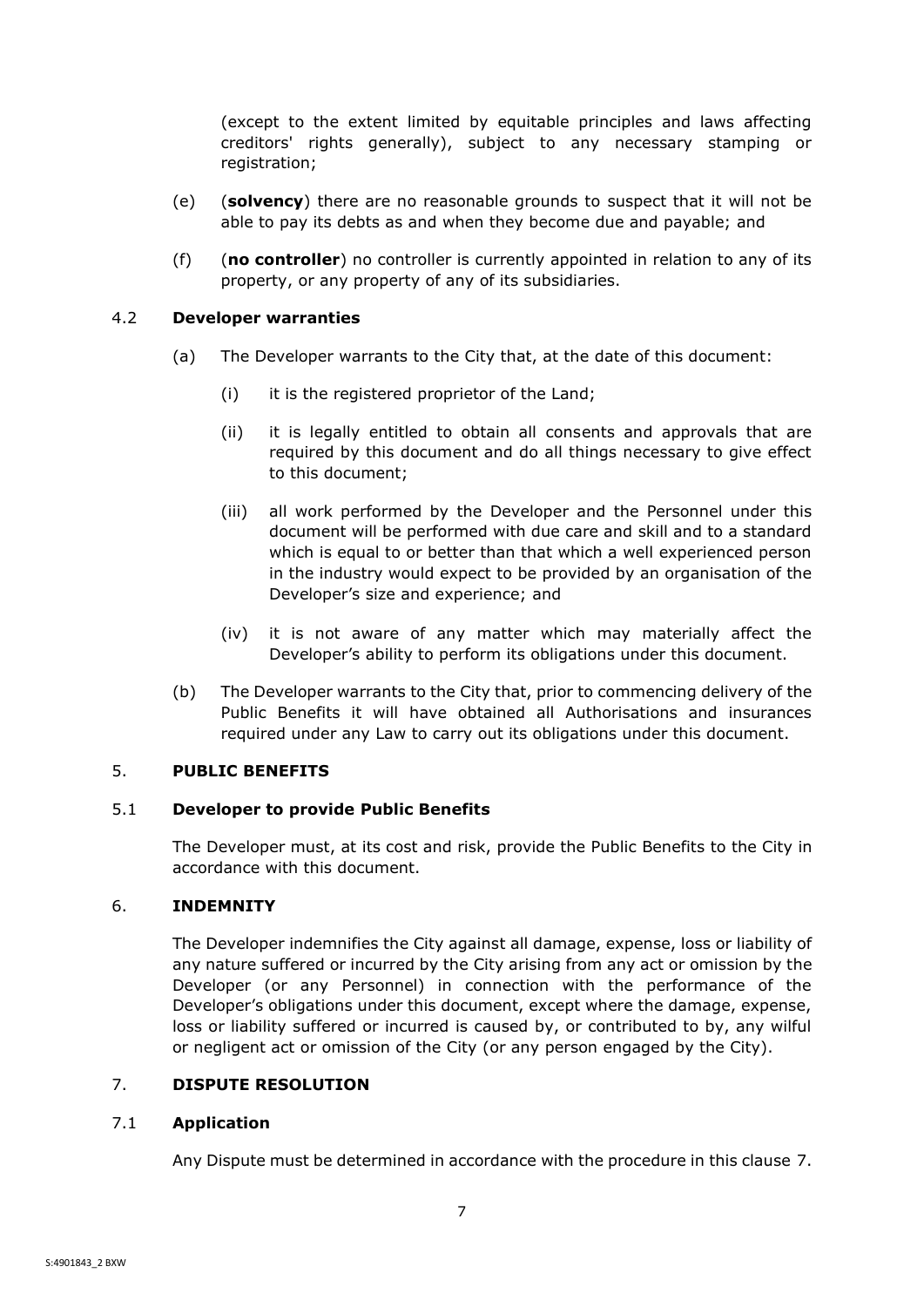## <span id="page-10-0"></span>7.2 **Negotiation**

- (a) If any Dispute arises, a party to the Dispute (**Referring Party**) may by giving notice to the other party or parties to the Dispute (**Dispute Notice**) refer the Dispute to the Developer's Representative and the City's Representative for resolution. The Dispute Notice must:
	- (i) be in writing;
	- (ii) state that it is given pursuant to this clause [7](#page-9-4); and
	- (iii) include or be accompanied by reasonable particulars of the Dispute including:
		- (A) a brief description of the circumstances in which the Dispute arose;
		- (B) references to any:
			- (aa) provisions of this document; and
			- (bb) acts or omissions of any person,

relevant to the Dispute; and

- (C) where applicable, the amount in dispute (whether monetary or any other commodity) and if not precisely known, the best estimate available.
- (b) Within 10 Business Days of the Referring Party issuing the Dispute Notice (**Resolution Period**), the Developer's Representative and the City's Representative must meet at least once to attempt to resolve the Dispute.
- (c) The Developer's Representative and the City's Representative may meet more than once to resolve a Dispute. The Developer's Representative and the City's Representative may meet in person, via telephone, videoconference, internet-based instant messaging or any other agreed means of instantaneous communication to effect the meeting.

## <span id="page-10-1"></span>7.3 **Not use information**

The purpose of any exchange of information or documents or the making of any offer of settlement under this clause [7](#page-9-4) is to attempt to settle the Dispute. Neither party may use any information or documents obtained through any dispute resolution process undertaken under this clause [7](#page-9-4) for any purpose other than in an attempt to settle the Dispute.

## <span id="page-10-2"></span>7.4 **Condition precedent to litigation**

Subject to clause [7.5,](#page-11-0) a party must not commence legal proceedings in respect of a Dispute unless:

- (a) a Dispute Notice has been given; and
- (b) the Resolution Period has expired.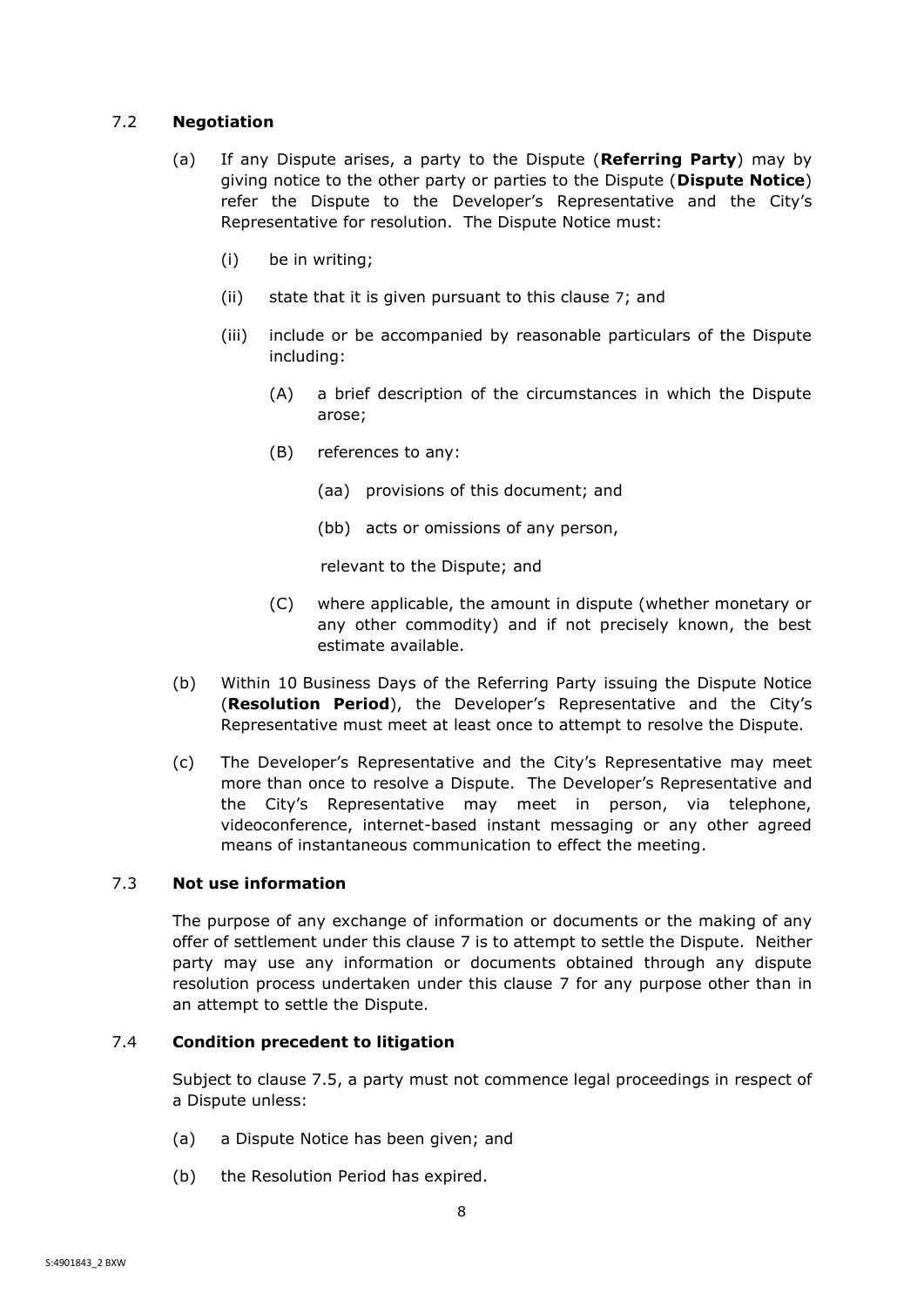## <span id="page-11-0"></span>7.5 **Summary or urgent relief**

Nothing in this clause [7](#page-9-4) will prevent a party from instituting proceedings to seek urgent injunctive, interlocutory or declaratory relief in respect of a Dispute.

## <span id="page-11-1"></span>8. **TAXES AND GST**

## <span id="page-11-5"></span><span id="page-11-2"></span>8.1 **Responsibility for Taxes**

- (a) The Developer is responsible for any and all Taxes and other like liabilities which may arise under any Commonwealth, State or Territory legislation (as amended from time to time) as a result of or in connection with this document or the Public Benefits.
- (b) The Developer must indemnify the City in relation to any claims, liabilities and costs (including penalties and interest) arising as a result of any Tax or other like liability for which the Developer is responsible under clause [8.1\(a\).](#page-11-5)

## <span id="page-11-3"></span>8.2 **GST free supply**

To the extent that Divisions 81 and 82 of the GST Law apply to a supply made under this document:

- (a) no additional amount will be payable by a party on account of GST; and
- (b) no tax invoices will be exchanged between the parties.

## <span id="page-11-4"></span>8.3 **Supply subject to GST**

To the extent that clause [8.2](#page-11-3) does not apply to a supply made under this document, this clause [8.3](#page-11-4) will apply.

- <span id="page-11-6"></span>(a) If one party (**Supplying Party**) makes a taxable supply and the consideration for that supply does not expressly include GST, the party that is liable to provide the consideration (**Receiving Party**) must also pay an amount (**GST Amount**) equal to the GST payable in respect of that supply.
- (b) Subject to first receiving a tax invoice or adjustment note as appropriate, the receiving party must pay the GST amount when it is liable to provide the consideration.
- (c) If one party must indemnify or reimburse another party (**Payee**) for any loss or expense incurred by the Payee, the required payment does not include any amount which the Payee (or an entity that is in the same GST group as the Payee) is entitled to claim as an input tax credit, but will be increased under clause  $8.3(a)$  if the payment is consideration for a taxable supply.
- (d) If an adjustment event arises in respect of a taxable supply made by a Supplying Party, the GST Amount payable by the Receiving Party under clause [8.3\(a\)](#page-11-6) will be recalculated to reflect the adjustment event and a payment will be made by the Receiving Party to the Supplying Party, or by the Supplying Party to the Receiving Party, as the case requires.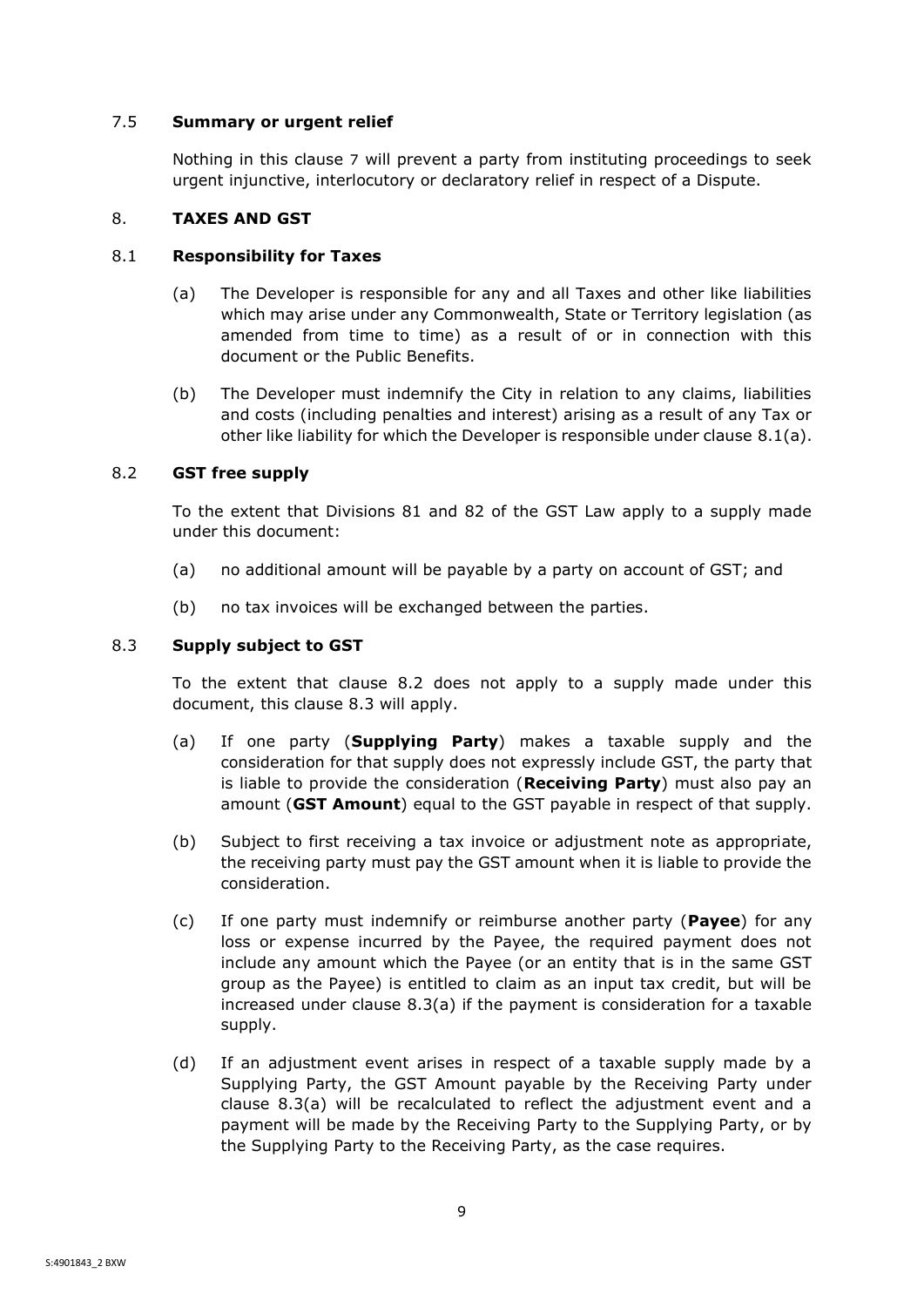- (e) The Developer will assume the City is not entitled to any input tax credit when calculating any amounts payable under this clause [8.3.](#page-11-4)
- (f) In this document:
	- (i) consideration includes non-monetary consideration, in respect of which the parties must agree on a market value, acting reasonably; and
	- (ii) in addition to the meaning given in the GST Act, the term "GST" includes a notional liability for GST.

## <span id="page-12-0"></span>9. **DEALINGS**

## <span id="page-12-1"></span>9.1 **Dealing by the City**

- (a) The City may Deal with its interest in this document without the consent of the Developer if the Dealing is with a Government Agency. The City must give the Developer notice of the Dealing within five Business Days of the date of the Dealing.
- (b) The City may not otherwise Deal with its interest in this document without the consent of the Developer, such consent not to be unreasonably withheld or delayed.

## <span id="page-12-2"></span>10. **TERMINATION**

- (a) The City may terminate this document by notice in writing to the Developer if the Development Consent lapses or is surrendered by the Developer.
- (b) If the City terminates this document then:
	- (i) the rights of each party that arose before the termination or which may arise at any future time for any breach or non-observance of obligations occurring prior to the termination are not affected;
	- (ii) the Developer must take all steps reasonably necessary to minimise any loss the each party may suffer as a result of the termination of this document;

## <span id="page-12-3"></span>11. **CONFIDENTIALITY AND DISCLOSURES**

## <span id="page-12-4"></span>11.1 **Use and disclosure of Confidential Information**

A party (**receiving party**) which acquires Confidential Information of another party (**disclosing party**) must not:

- (a) use any of the Confidential Information except to the extent necessary to exercise its rights and perform its obligations under this document; or
- (b) disclose any of the Confidential Information except in accordance with clauses [11.2](#page-13-0) or [11.3.](#page-13-1)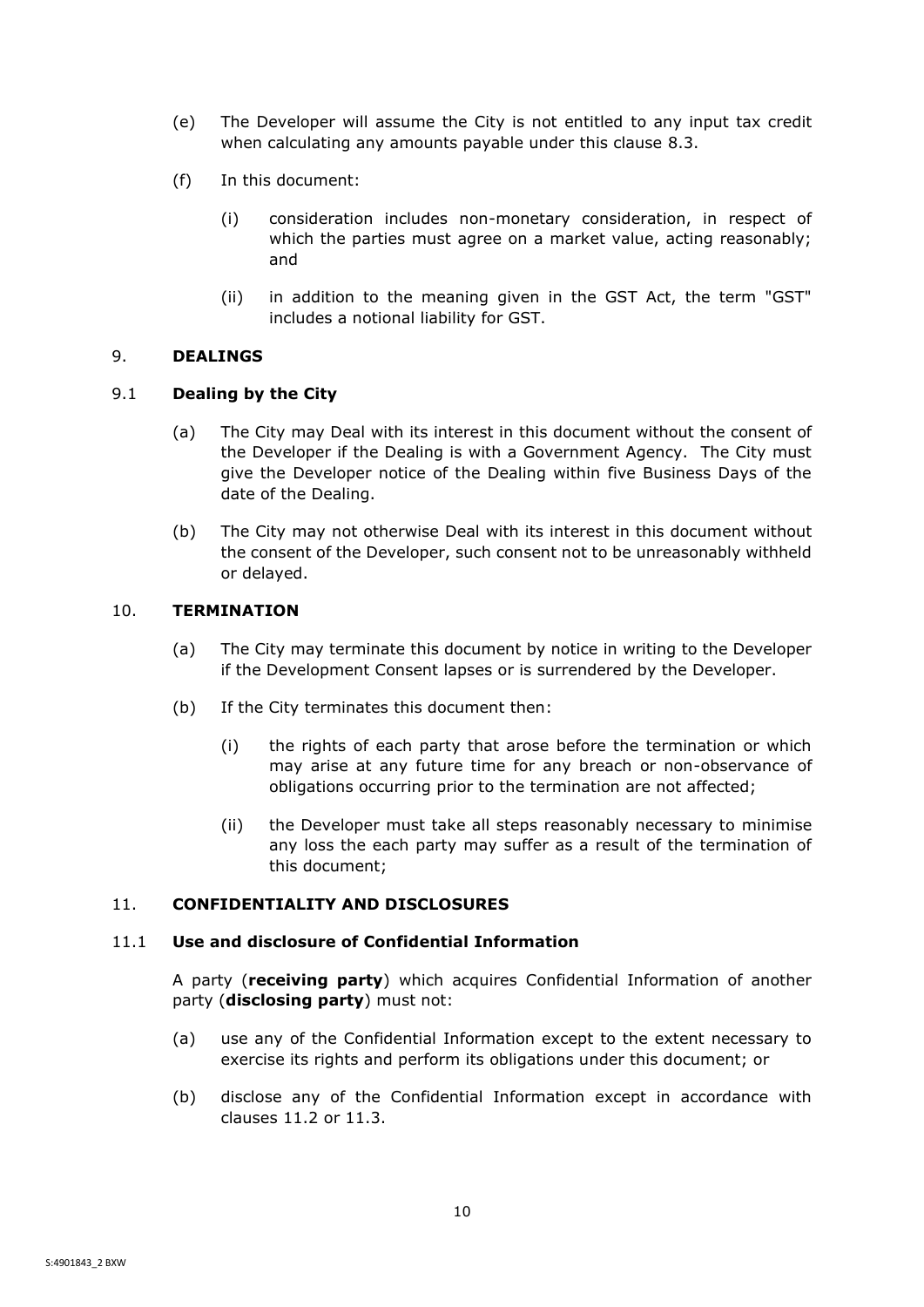## <span id="page-13-2"></span><span id="page-13-0"></span>11.2 **Disclosures to personnel and advisers**

- (a) The receiving party may disclose Confidential Information to an officer, employee, agent, contractor, or legal, financial or other professional adviser if:
	- (i) the disclosure is necessary to enable the receiving party to perform its obligations or to exercise its rights under this document; and
	- (ii) prior to disclosure, the receiving party informs the person of the receiving party's obligations in relation to the Confidential Information under this document and obtains an undertaking from the person to comply with those obligations.
- <span id="page-13-3"></span>(b) The receiving party:
	- (i) must ensure that any person to whom Confidential Information is disclosed under clause [11.2\(a\)](#page-13-2) keeps the Confidential Information confidential and does not use it for any purpose other than as permitted under clause [11.2\(a\);](#page-13-2) and
	- (ii) is liable for the actions of any officer, employee, agent, contractor or legal, financial or other professional adviser that causes a breach of the obligations set out in clause [11.2\(b\)\(i\).](#page-13-3)

## <span id="page-13-5"></span><span id="page-13-1"></span>11.3 **Disclosures required by law**

- (a) Subject to clause [11.3](#page-13-1)[\(b\),](#page-13-4) the receiving party may disclose Confidential Information that the receiving party is required to disclose:
	- (i) by law or by order of any court or tribunal of competent jurisdiction; or
	- (ii) by any Government Agency, stock exchange or other regulatory body.
- <span id="page-13-4"></span>(b) If the receiving party is required to make a disclosure under clause  $11.3(a)$ , the receiving party must:
	- (i) to the extent possible, notify the disclosing party immediately it anticipates that it may be required to disclose any of the Confidential Information;
	- (ii) consult with and follow any reasonable directions from the disclosing party to minimise disclosure; and
	- (iii) if disclosure cannot be avoided:
		- (A) only disclose Confidential Information to the extent necessary to comply; and
		- (B) use reasonable efforts to ensure that any Confidential Information disclosed is kept confidential.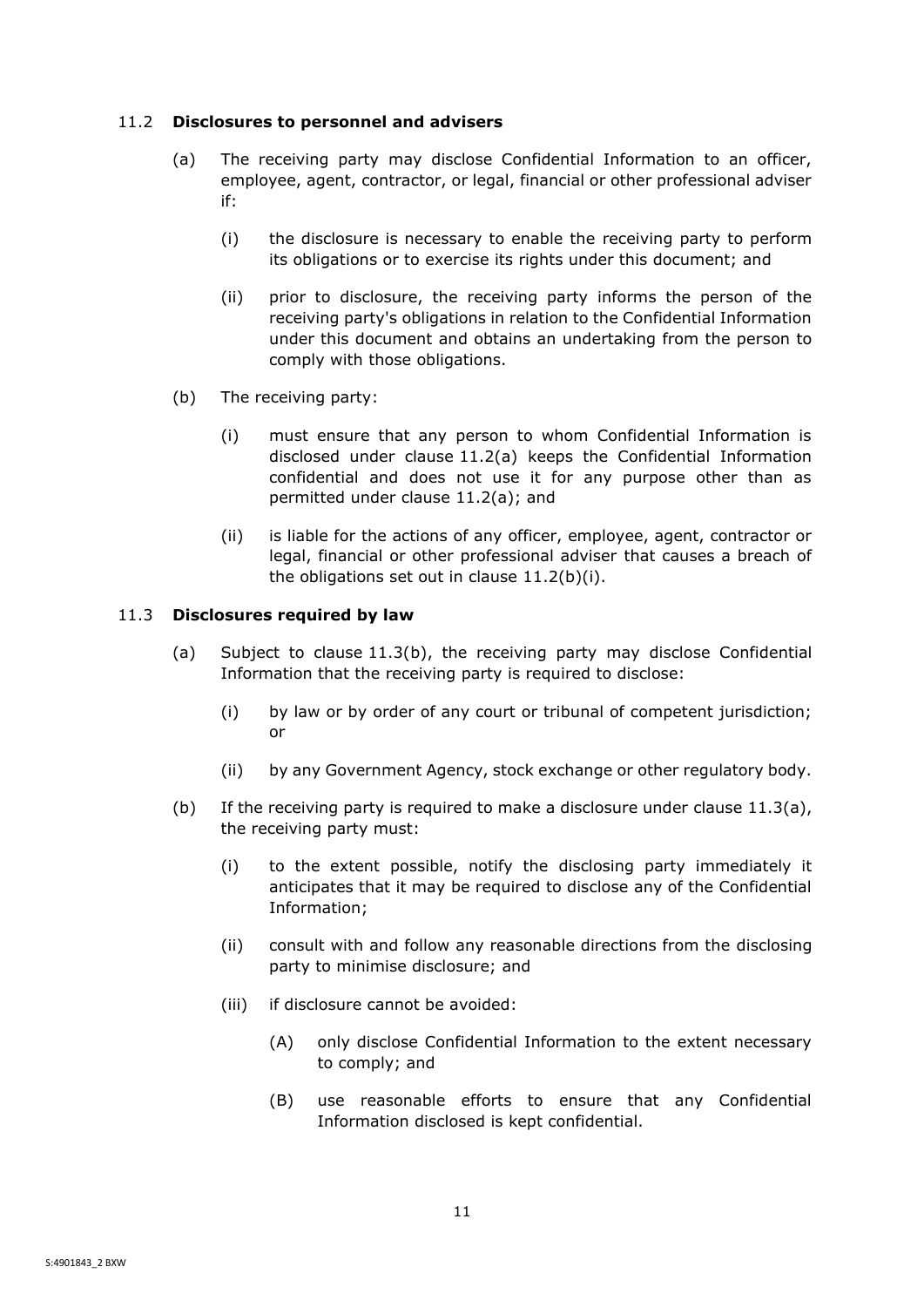## <span id="page-14-0"></span>11.4 **Receiving party's return or destruction of documents**

On termination of this document the receiving party must immediately:

- (a) deliver to the disclosing party all documents and other materials containing, recording or referring to Confidential Information; and
- (b) erase or destroy in another way all electronic and other intangible records containing, recording or referring to Confidential Information,

which are in the possession, power or control of the receiving party or of any person to whom the receiving party has given access.

## <span id="page-14-1"></span>11.5 **Security and control**

The receiving party must:

- (a) keep effective control of the Confidential Information; and
- (b) ensure that the Confidential Information is kept secure from theft, loss, damage or unauthorised access or alteration.

## <span id="page-14-2"></span>11.6 **Media releases**

The Developer must not issue any information, publication, document or article for publication in any media concerning this document or the Public Benefits without the City's prior written consent.

## <span id="page-14-3"></span>12. **NOTICES**

- (a) A notice, consent or other communication under this document is only effective if it is in writing, signed and either left at the addressee's address or sent to the addressee by mail or email. If it is sent by mail, it is taken to have been received 5 Business Days after it is posted. If it is sent by email, it is taken to have been received the same day the email was sent, provided that the sender has not received a delivery failure notice (or similar), unless the time of receipt is after 5:00pm in which case it is taken to be received on the next Business Day.
- (b) A person's address and email address are those set out in [Schedule 1](#page-18-1) for the City's Representative and the Developer's Representative, or as the person notifies the sender in writing from time to time.

## <span id="page-14-4"></span>13. **GENERAL**

## <span id="page-14-5"></span>13.1 **Governing law**

- (a) This document is governed by the laws of New South Wales.
- (b) Each party submits to the exclusive jurisdiction of the courts exercising jurisdiction in New South Wales, and any court that may hear appeals from any of those courts, for any proceedings in connection with this document, and waives any right it might have to claim that those courts are an inconvenient forum.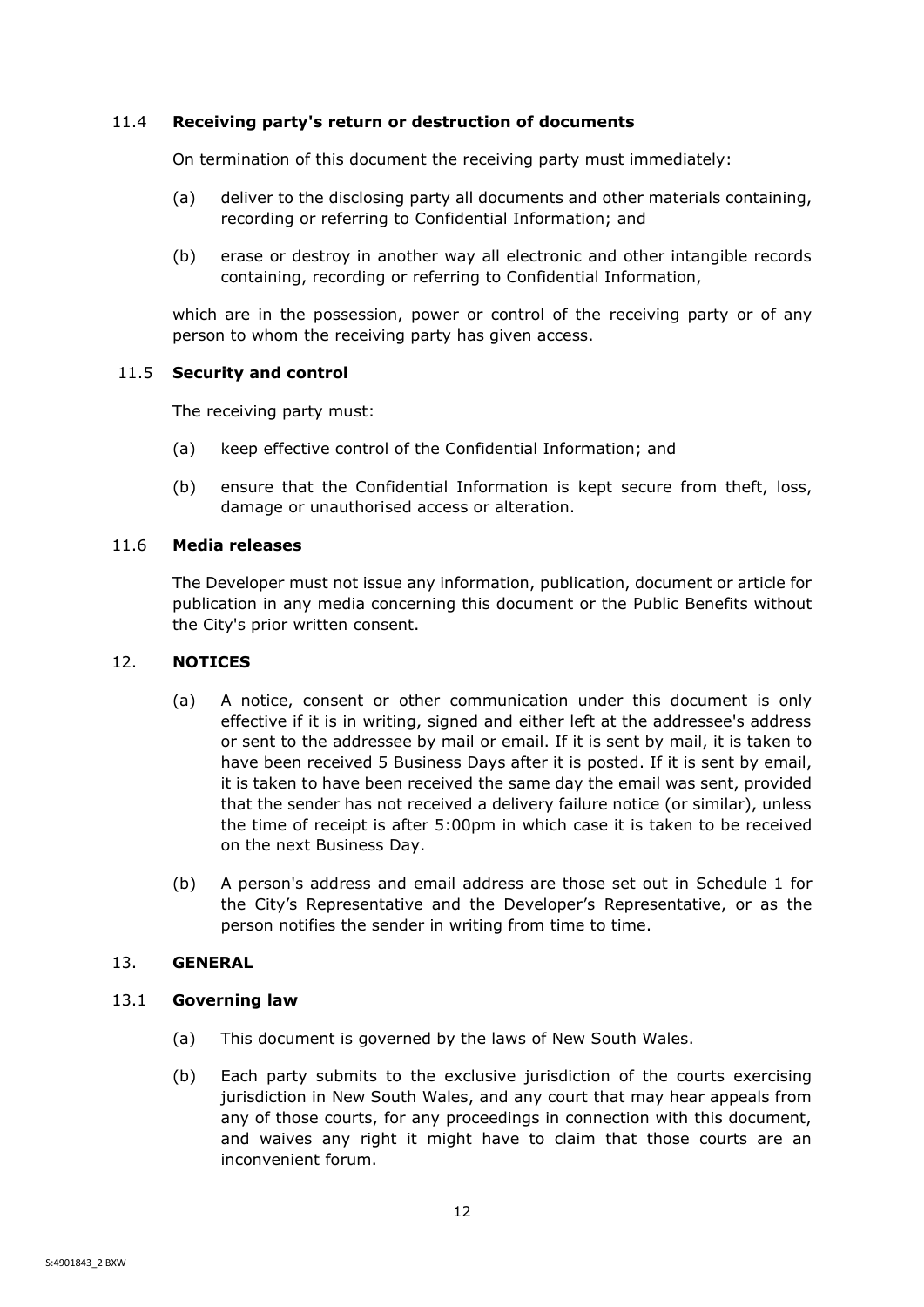## <span id="page-15-0"></span>13.2 **Access to information**

In accordance with section 121 of the *Government Information (Public Access) Act 2009 (NSW)*, the Developer agrees to allow the City immediate access to the following information contained in records held by the Developer:

- (a) information that relates directly to the delivery of the Public Benefits by the Developer;
- (b) information collected by the Developer from members of the public to whom the Developer provides, or offers to provide, services on behalf of the City; and
- (c) information received by the Developer from the City to enable the Developer to deliver the Public Benefits.

## <span id="page-15-1"></span>13.3 **Liability for expenses**

- (a) The Developer must pay its own and the City's expenses incurred in negotiating, executing, registering, releasing, administering and enforcing this document.
- (b) The Developer must pay for all reasonable costs and expenses associated with the preparation and giving of public notice of this document and the explanatory note prepared in accordance with the Regulations and for any consent the City is required to provide under this document, with the estimated amount being stated in item 6 of Schedule 1.

## <span id="page-15-2"></span>13.4 **Relationship of parties**

- (a) Nothing in this document creates a joint venture, partnership, or the relationship of principal and agent, or employee and employer between the parties; and
- (b) No party has the authority to bind any other party by any representation, declaration or admission, or to make any contract or commitment on behalf of any other party or to pledge any other party's credit.

## <span id="page-15-3"></span>13.5 **Giving effect to this document**

Each party must do anything (including execute any document), and must ensure that its employees and agents do anything (including execute any document), that the other party may reasonably require to give full effect to this document.

## <span id="page-15-4"></span>13.6 **Time for doing acts**

- (a) If:
	- (i) the time for doing any act or thing required to be done; or
	- (ii) a notice period specified in this document,

expires on a day other than a Business Day, the time for doing that act or thing or the expiration of that notice period is extended until the following Business Day.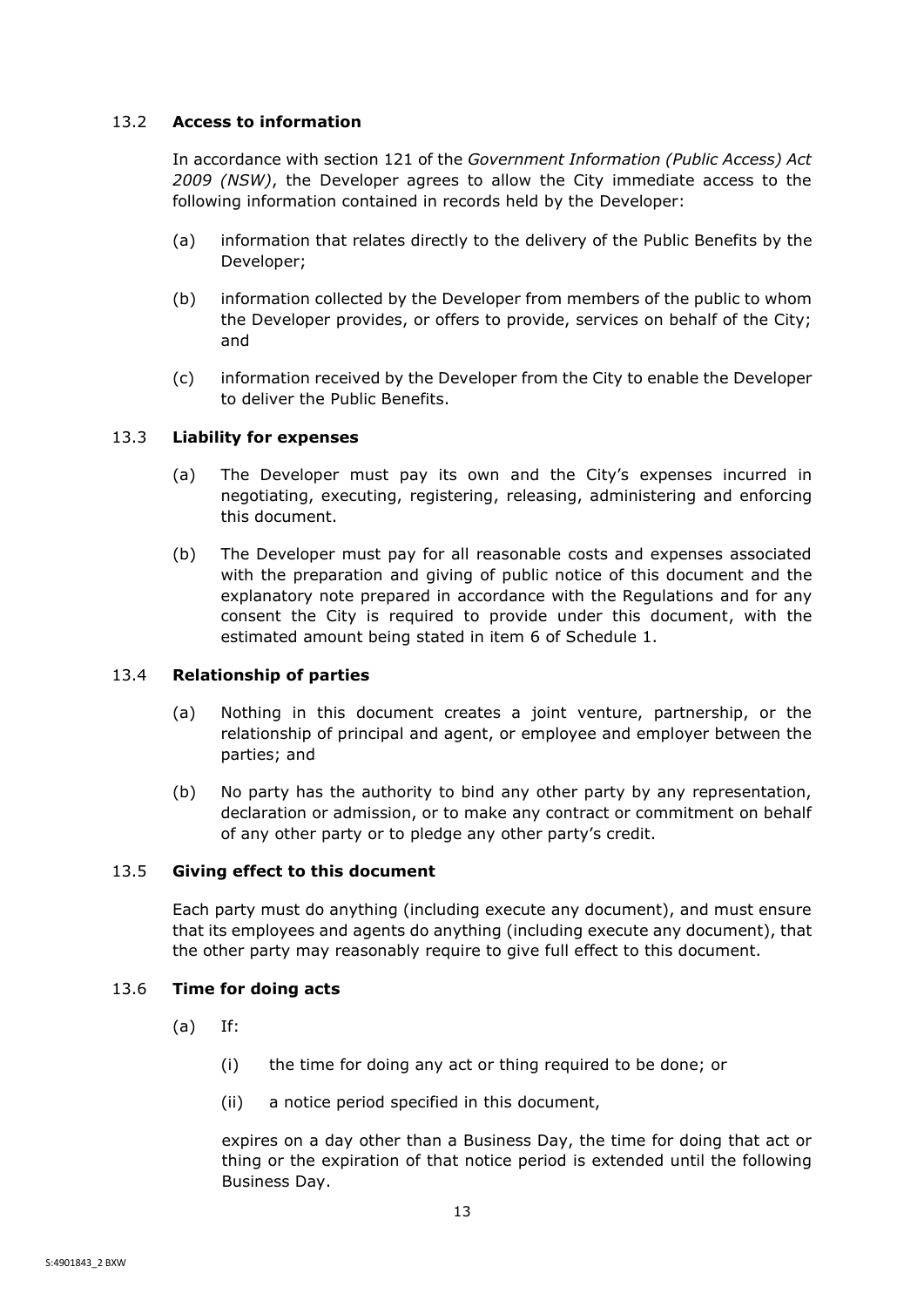(b) If any act or thing required to be done is done after 5pm on the specified day, it is taken to have been done on the following Business Day.

## <span id="page-16-0"></span>13.7 **Severance**

If any clause or part of any clause is in any way unenforceable, invalid or illegal, it is to be read down so as to be enforceable, valid and legal. If this is not possible, the clause (or where possible, the offending part) is to be severed from this document without affecting the enforceability, validity or legality of the remaining clauses (or parts of those clauses) which will continue in full force and effect.

## <span id="page-16-1"></span>13.8 **Preservation of existing rights**

The expiration or termination of this document does not affect any right that has accrued to a party before the expiration or termination date.

## <span id="page-16-2"></span>13.9 **No merger**

Any right or obligation of any party that is expressed to operate or have effect on or after the completion, expiration or termination of this document for any reason, will not merge on the occurrence of that event but will remain in full force and effect.

## <span id="page-16-3"></span>13.10 **Waiver of rights**

A right may only be waived in writing, signed by the party giving the waiver, and:

- (a) no other conduct of a party (including a failure to exercise, or delay in exercising, the right) operates as a waiver of the right or otherwise prevents the exercise of the right;
- (b) a waiver of a right on one or more occasions does not operate as a waiver of that right if it arises again; and
- (c) the exercise of a right does not prevent any further exercise of that right or of any other right.

## <span id="page-16-4"></span>13.11 **Operation of this document**

- (a) This document contains the entire agreement between the parties about its subject matter. Any previous understanding, agreement, representation or warranty relating to that subject matter is replaced by this document and has no further effect.
- (b) Any right that a person may have under this document is in addition to, and does not replace or limit, any other right that the person may have.
- (c) Any provision of this document which is unenforceable or partly unenforceable is, where possible, to be severed to the extent necessary to make this document enforceable, unless this would materially change the intended effect of this document.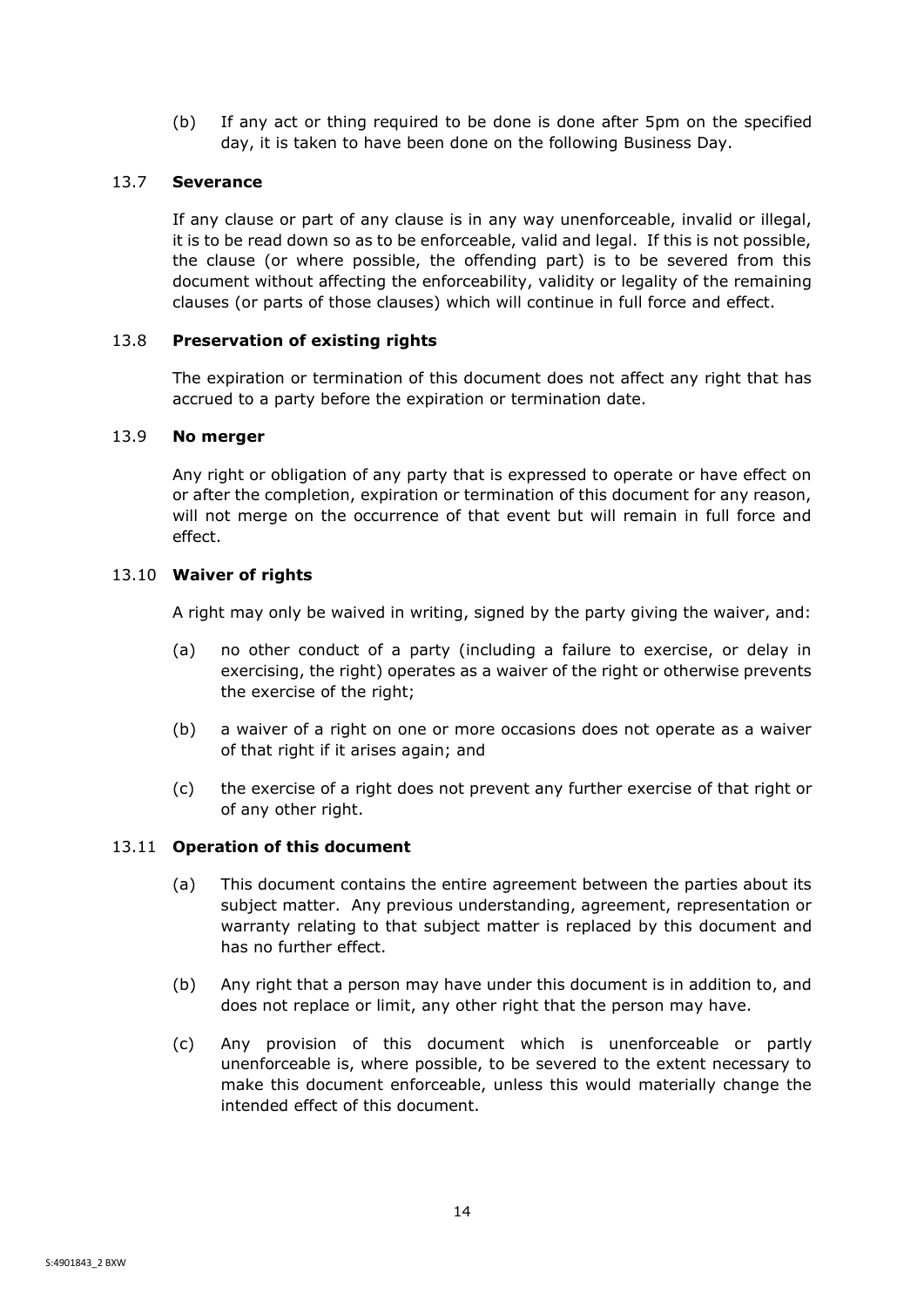## <span id="page-17-0"></span>13.12 **Operation of indemnities**

- (a) Each indemnity in this document survives the expiry or termination of this document.
- (b) A party may recover a payment under an indemnity in this document before it makes the payment in respect of which the indemnity is given.

## <span id="page-17-1"></span>13.13 **Inconsistency with other documents**

Unless the contrary intention is expressed, if there is an inconsistency between any of one or more of:

- (a) this document;
- (b) any Schedule to this document; and
- (c) the provisions of any other document of the Developer,

the order of precedence between them will be the order listed above, this document having the highest level of precedence.

## <span id="page-17-2"></span>13.14 **No fetter**

Nothing in this document in any way restricts or otherwise affects the City's unfettered discretion to exercise its statutory powers as a public authority.

## <span id="page-17-3"></span>13.15 **Counterparts**

This document may be executed in counterparts.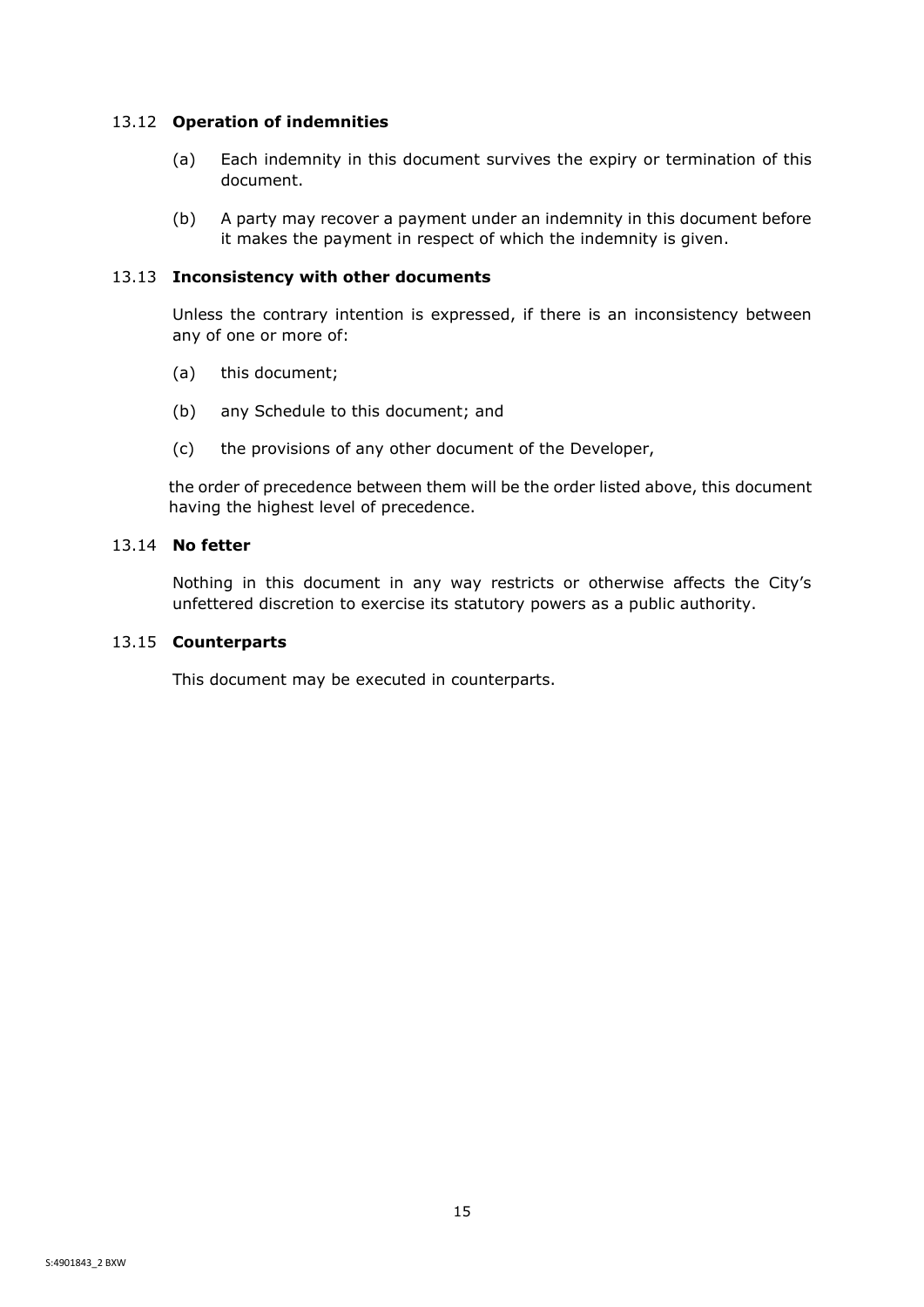## **SCHEDULE 1**

## **Agreement Details**

<span id="page-18-1"></span><span id="page-18-0"></span>

| <b>ITEM</b> | <b>TERM</b>                              | <b>DESCRIPTION</b>                                                           |                                                                                      |
|-------------|------------------------------------------|------------------------------------------------------------------------------|--------------------------------------------------------------------------------------|
| 1.          | Land                                     |                                                                              | Folio Identifier 2/559934, known as 15-17 William<br>Street, Alexandria NSW 2015     |
| 2.          | <b>Development</b>                       | PAN-39061 Construction of multi-dwelling housing<br>and subdivision of land. |                                                                                      |
|             |                                          |                                                                              | The total Gross Floor Area of the Development on<br>the Land is 1,587 square metres. |
| 3.          | <b>City's Representative</b>             | Name:                                                                        | Director, Planning, Development and<br>Transport                                     |
|             |                                          | Address:<br><b>NSW</b>                                                       | Level 1, 456 Kent Street, Sydney<br>2000                                             |
|             |                                          | Email address:                                                               | applications@cityofsydney.nsw.gov.au                                                 |
| 4.          | Developer's<br>Representative            | Name: Anthony Jackson                                                        |                                                                                      |
|             |                                          | Address: 185 Raglan Street, Mosman NSW 2088                                  |                                                                                      |
|             |                                          |                                                                              | Email address: agj@iinet.net.au                                                      |
| 5.          | <b>Development</b><br><b>Application</b> | D/2020/1059                                                                  |                                                                                      |
| 6.          | <b>Costs</b>                             | \$6,932.50                                                                   |                                                                                      |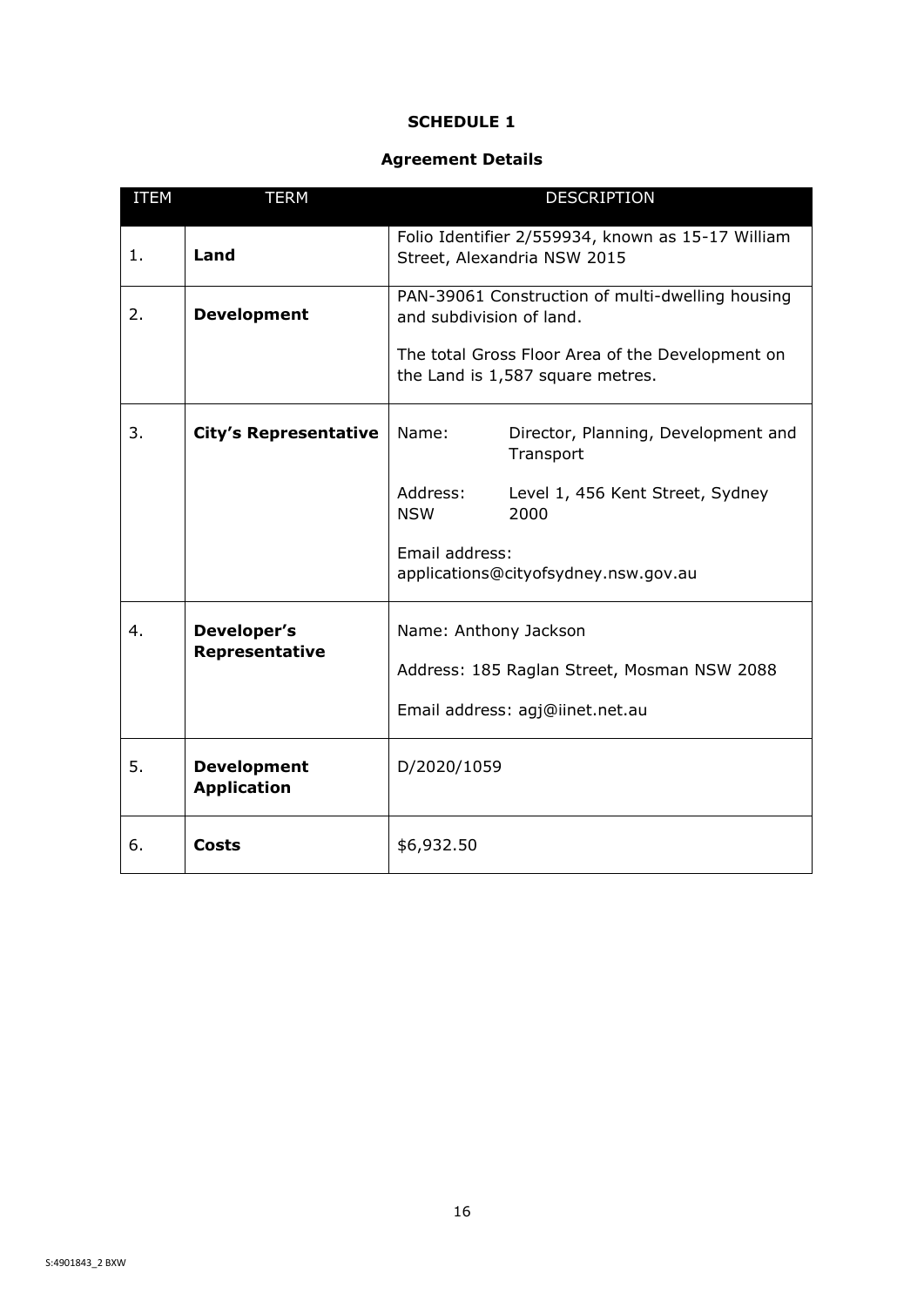## **SCHEDULE 2**

# **Requirements under the Act and Regulation (clause [2\)](#page-7-0)**

<span id="page-19-1"></span><span id="page-19-0"></span>The below table summarises how this document complies with the Act and Regulation.

| <b>ITEM</b> | <b>SECTION</b><br><b>OF</b><br><b>ACT</b><br><b>OR</b><br><b>REGULATION</b>                                                                                                                                                                                    | PROVISION/CLAUSE OF THIS DOCUMENT                        |
|-------------|----------------------------------------------------------------------------------------------------------------------------------------------------------------------------------------------------------------------------------------------------------------|----------------------------------------------------------|
| 1.          | Planning instrument and/or<br>development<br>application<br>(section $7.4(1)$ of the Act)                                                                                                                                                                      |                                                          |
|             | The Developer has:                                                                                                                                                                                                                                             |                                                          |
|             | (a)<br>sought a change to an<br>environmental planning<br>instrument;                                                                                                                                                                                          | (a)<br>No                                                |
|             | (b)<br>made, or proposes to<br>make, a Development<br>Application; or                                                                                                                                                                                          | (b)<br>Yes                                               |
|             | (c)<br>entered into an<br>agreement with, or is<br>otherwise associated<br>with, a person, to whom<br>paragraph (a) or (b)<br>applies.                                                                                                                         | (c)<br>No                                                |
| 2.          | Description of land to which<br>this document applies (section<br>$7.4(3)(a)$ of the Act)                                                                                                                                                                      | Item 1 of Schedule 1.                                    |
| 3.          | Description of change to the<br>environmental<br>planning<br>instrument<br>which<br>this<br>to<br>document applies and/or the<br>development to<br>which<br>this<br>document<br>applies<br>(section<br>$7.4(3)(b)$ of the Act)                                 | The Development as described in Item 2 of<br>Schedule 1. |
| 4.          | The nature and extent of the<br>provision to be made by the<br>under<br>this<br>developer<br>document, the time or times by<br>which the provision is to be<br>made and the manner in which<br>the provision is to be made<br>(section $7.4(3)(c)$ of the Act) | Schedule 3                                               |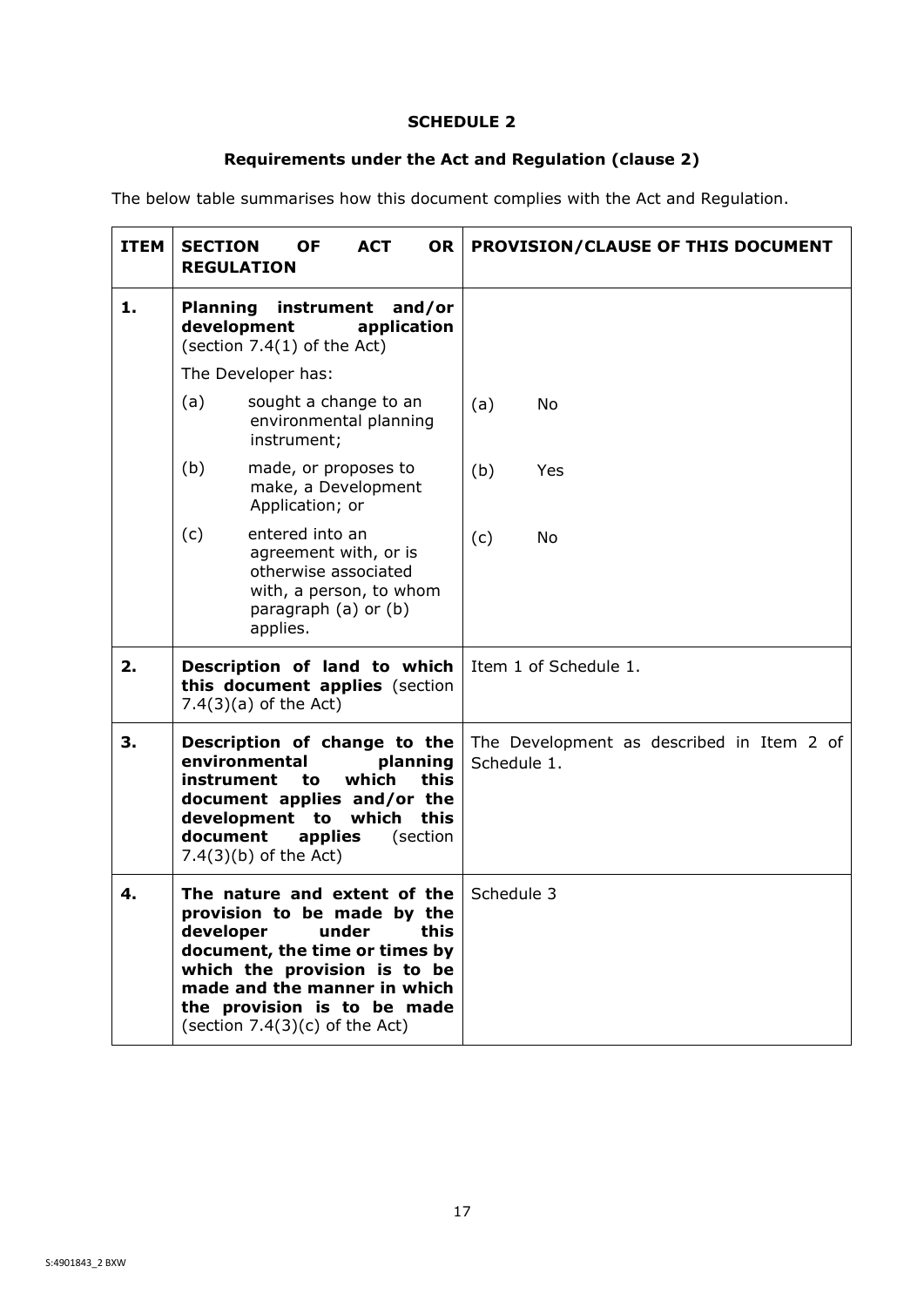<span id="page-20-1"></span><span id="page-20-0"></span>

| 5.  | Whether<br>this<br>document<br>excludes (wholly or in part) of                                                                                                                                | Section 7.11 not excluded                                                                                                                                                                                                          |  |
|-----|-----------------------------------------------------------------------------------------------------------------------------------------------------------------------------------------------|------------------------------------------------------------------------------------------------------------------------------------------------------------------------------------------------------------------------------------|--|
|     | exclude<br>the<br>does<br>not                                                                                                                                                                 | Section 7.12 not excluded                                                                                                                                                                                                          |  |
|     | application of section<br>7.11,<br>7.24<br>the<br>7.12<br>to<br>or<br><b>development</b> (section $7.4(3)(d)$<br>of the Act)                                                                  | Section 7.24 not excluded                                                                                                                                                                                                          |  |
| 6.  | Applicability of section 7.11 of<br><b>the Act</b> (section $7.4(3)(e)$ of the<br>Act)                                                                                                        | The application of section 7.11 of the Act is not<br>excluded in respect of the Development and<br>contributions (if any) under section 7.11 will be<br>required to be paid.                                                       |  |
| 7.  | <b>Consideration of benefits under</b><br>this document if section 7.11<br>applies (section $7.4(3)(e)$ of the<br>Act)                                                                        | Benefits to the value of the aggregate of the<br>Attributed Value for each element of the Public<br>Benefits are not to be taken into consideration<br>in determining a development contribution<br>under section 7.11 of the Act. |  |
| 8.  | Mechanism<br>for<br><b>Dispute</b><br><b>Resolution</b> (section $7.4(3)(f)$ of<br>the Act)                                                                                                   | Clause 7                                                                                                                                                                                                                           |  |
| 9.  | <b>Enforcement of this document</b><br>(section $7.4(3)(g)$ of the Act)                                                                                                                       | This document requires the Public Benefits to be<br>provided on execution of this document.                                                                                                                                        |  |
| 10. | No obligation to grant consent<br>or exercise functions (section<br>7.4(9) of the Act)                                                                                                        | Clause 2.4                                                                                                                                                                                                                         |  |
| 11. | <b>Registration of this document</b>   Registration is not required.<br>(section 7.6 of the Act)                                                                                              |                                                                                                                                                                                                                                    |  |
| 12. | Whether certain requirements<br>of this document must be<br>complied with before a<br>construction certificate is<br><b>issued</b> (clause $25E(2)(g)$ of the<br>Regulation)                  | Yes. Monetary Contribution to be paid by<br>Developer to the City on the date of this<br>document.                                                                                                                                 |  |
| 13. | Whether certain requirements<br>document<br>of this<br>must<br>be<br>complied<br>with<br>before<br>a<br>subdivision certificate is issued<br>(clause<br>25E(2)(g)<br>of<br>the<br>Regulation) | Yes. Monetary Contribution to be paid by<br>Developer to the City on the date of this<br>document.                                                                                                                                 |  |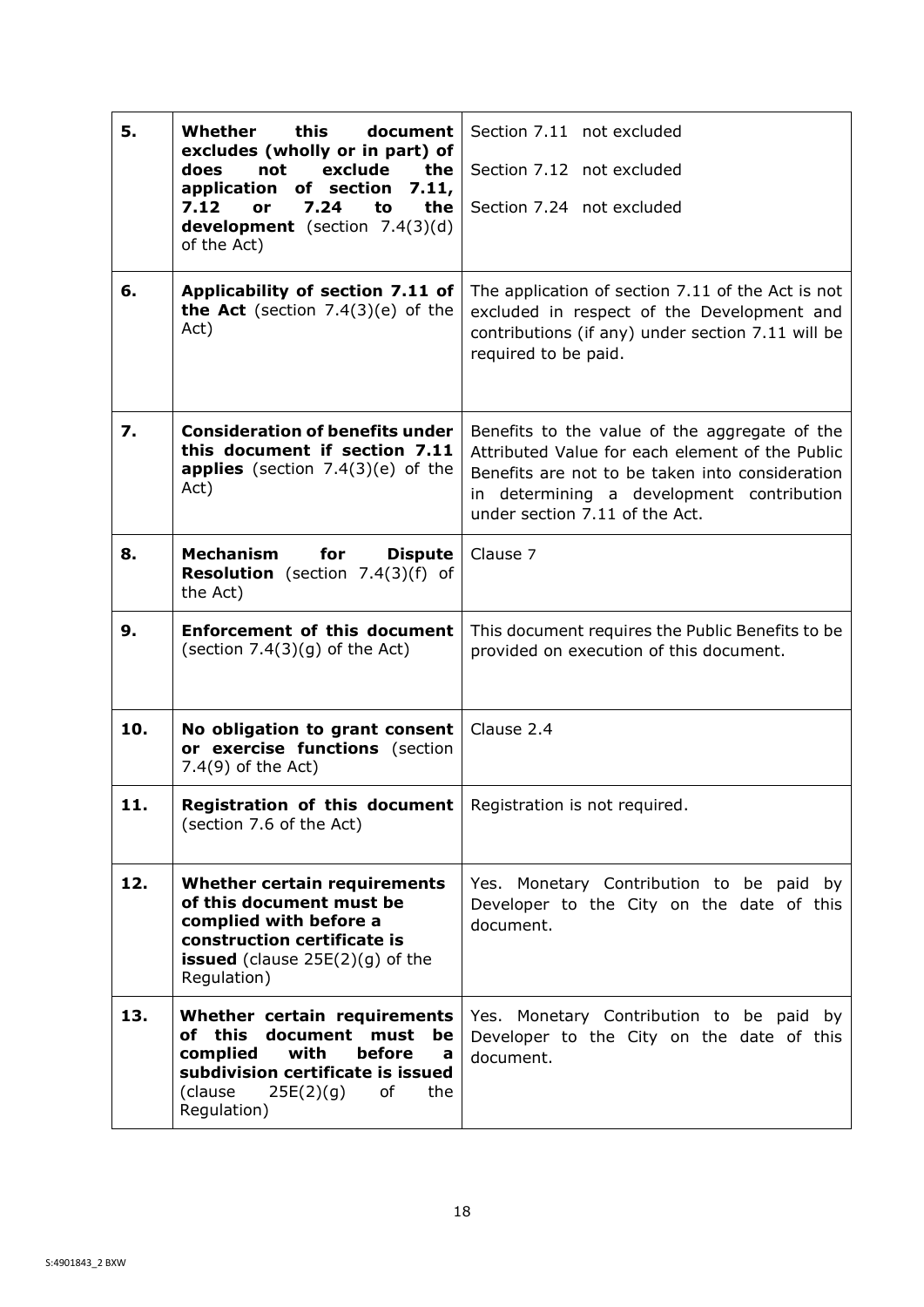| 14. | Whether certain requirements<br>of this document must be<br>with before<br>complied<br>an<br>occupation certificate is issued<br>(clause $25E(2)(g)$ of<br>the<br>Regulation)                                    | Yes. Monetary Contribution to be paid by<br>Developer to the City on the date of this<br>document. |
|-----|------------------------------------------------------------------------------------------------------------------------------------------------------------------------------------------------------------------|----------------------------------------------------------------------------------------------------|
| 15. | <b>Whether the explanatory note</b> $\vert$ Clause 2.5<br>that accompanied exhibition of<br>this document may be used to<br>assist in construing<br>this<br><b>document</b> (clause 25E(7) of the<br>Regulation) |                                                                                                    |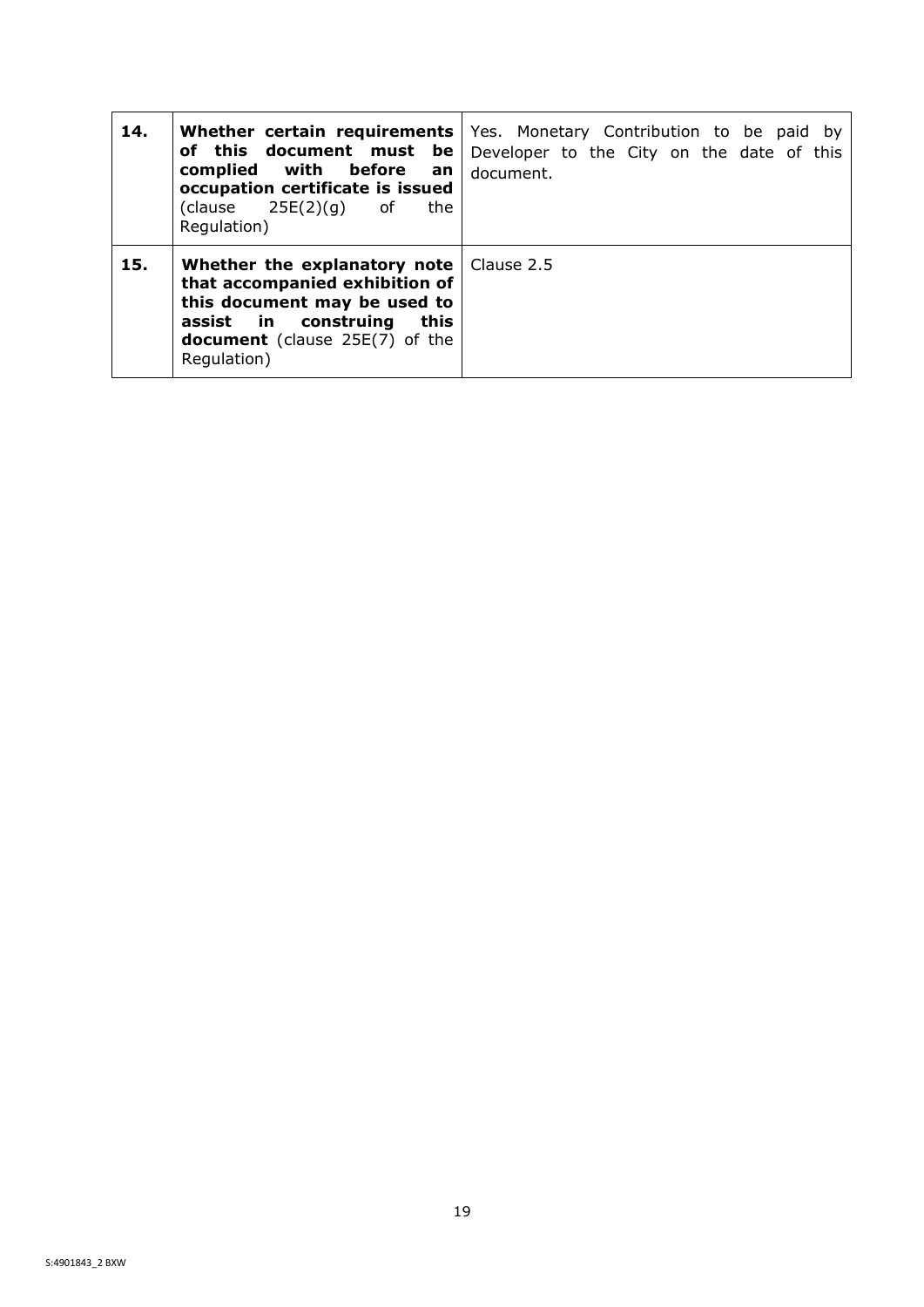## **SCHEDULE 3**

## **Public Benefits (clause 5)**

## <span id="page-22-6"></span><span id="page-22-5"></span><span id="page-22-0"></span>1. **PUBLIC BENEFITS - OVERVIEW**

The Developer must provide the Public Benefits in accordance with Schedule 3 and this document. The Attributed Value, timing of delivery and additional specifications relating to the Public Benefits is set out in the table below

|    | <b>Public</b><br><b>Benefit</b> | <b>Attributed</b><br><b>Value</b> | Due date                                      | <b>Additional</b><br>specifications |
|----|---------------------------------|-----------------------------------|-----------------------------------------------|-------------------------------------|
| 1. | Monetary<br>Contribution        | \$230,109.00                      | On or before the<br>date of this<br>document. | Nil                                 |

## <span id="page-22-1"></span>2. **PAYMENT OF MONETARY CONTRIBUTION**

## <span id="page-22-2"></span>2.1 **Payment**

The Developer must pay the Monetary Contribution to the City on the date of this document in cash or by unendorsed bank cheque.

## <span id="page-22-3"></span>2.2 **Indexation**

If the Monetary Contribution is not paid to the City on the date of this document then at the date of payment the Monetary Contribution must be indexed as follows:

## **Monetary Contribution (to be provided) =**

## **Monetary Contribution (as per item 1 of clause 1 above) x (A/B)**

where:

- **A** is the Index Number most recently published before the date the Monetary Contribution is to be paid
- **B** is the Index Number most recently published before the date this agreement commenced in accordance with clause [3.1](#page-8-4) of this document.

If after the formula is applied the Monetary Contribution will be less than the amount stated in item 1 of clause 1 above, the Monetary Contribution will not be adjusted.

## <span id="page-22-4"></span>2.3 **No trust**

Nothing in this document creates any form of trust arrangement or fiduciary duty between the City and the Developer. Following receipt of the Monetary Contribution, the City is not required to separately account for the Monetary Contribution, report to the Developer regarding expenditure of the Monetary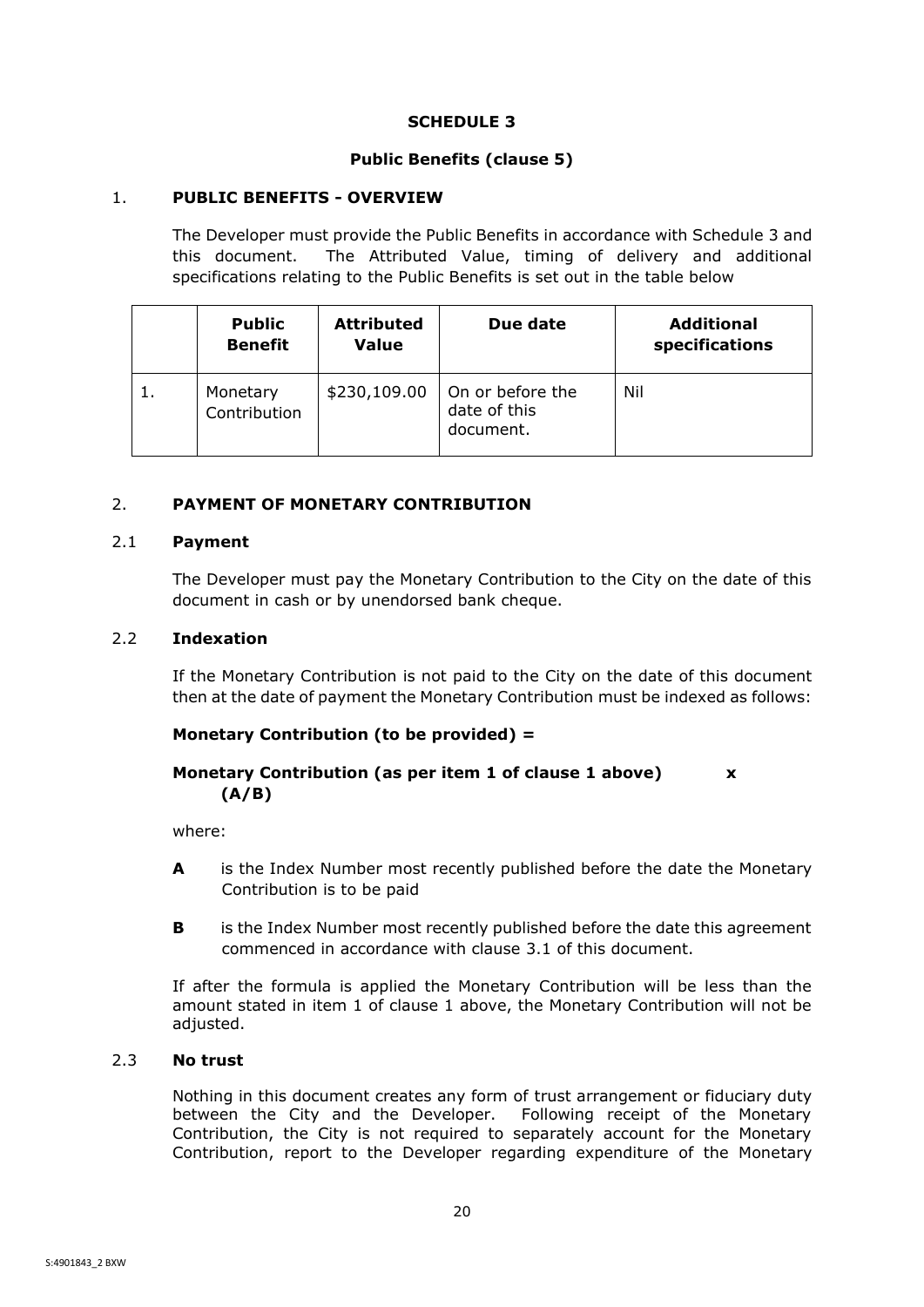Contribution or comply with any request by the Developer to trace the Monetary Contribution.

## <span id="page-23-0"></span>2.4 **Expenditure by the City**

The City will use the Monetary Contribution to achieve the public benefit of community infrastructure in Green Square.